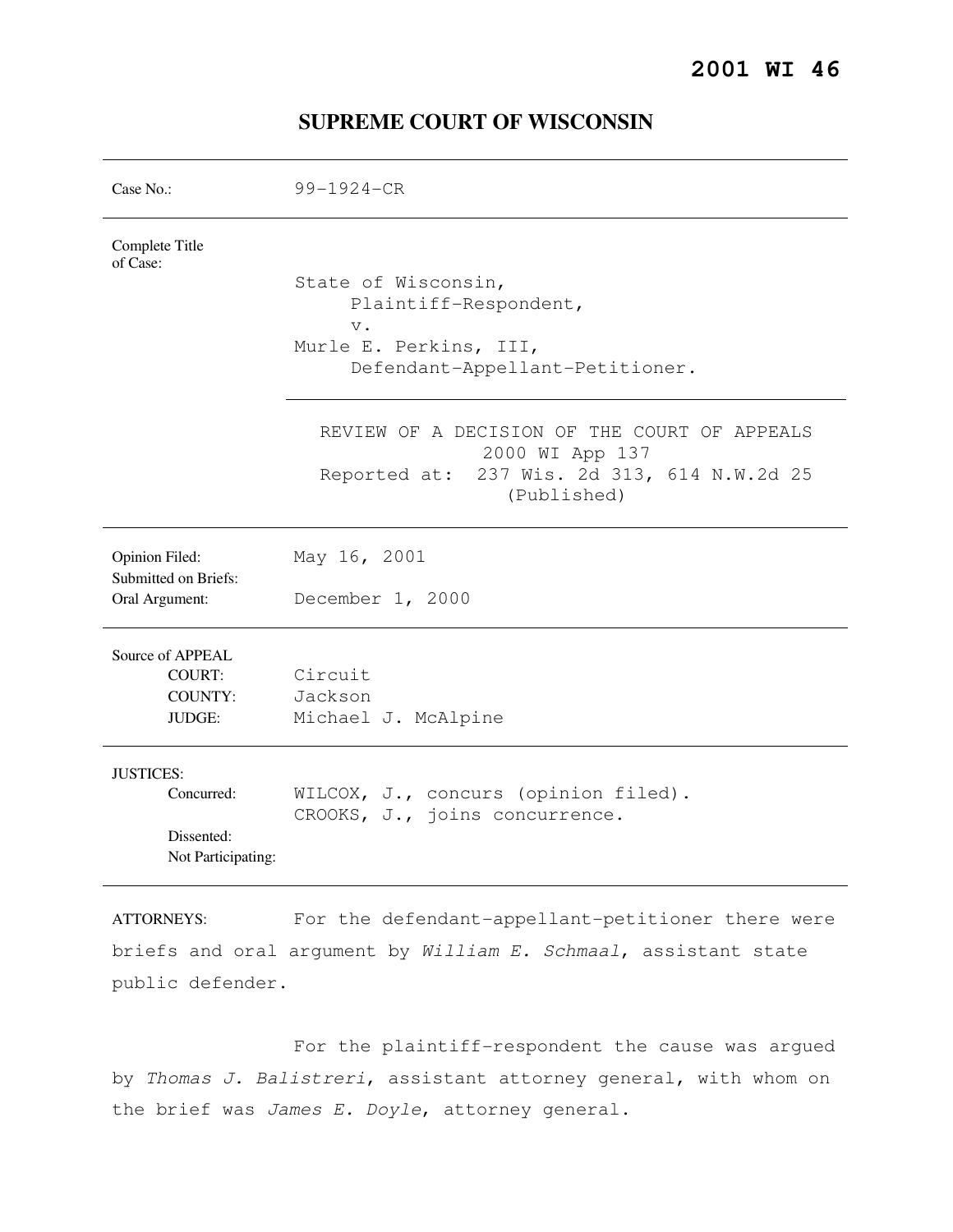### **2001 WI 46**

#### **NOTICE**

This opinion is subject to further editing and modification. The final version will appear in the bound volume of the official reports.

No. 99-1924-CR

STATE OF WISCONSIN  $\qquad \qquad : \qquad \qquad$  IN SUPREME COURT

**State of Wisconsin,** 

 **Plaintiff-Respondent,** 

 **v.** 

e<br>S

**Murle E. Perkins, III,** 

 **Defendant-Appellant-Petitioner.** 

# FILED

**MAY 16, 2001** 

**Cornelia G. Clark Clerk of Supreme Court Madison, WI** 

REVIEW of a decision of the Court of Appeals. Reversed and remanded.

¶1 SHIRLEY S. ABRAHAMSON, CHIEF JUSTICE. This is a review of a published decision of the court of appeals, State v. Murle E. Perkins, III, 2000 WI App 137, 237 Wis. 2d 313, 614 N.W.2d 25, affirming an order of the Circuit Court for Jackson County, Michael McAlpine, Circuit Court Judge. The circuit court order denied the motion of the defendant, Murle E. Perkins III, for postconviction relief from a conviction for threatening a judge in violation of Wis. Stat.  $\frac{1}{5}$  940.203(2) (1997-98).<sup>1</sup>

 $1$  All subsequent references to the Wisconsin Statutes are to the 1997-98 version unless otherwise noted.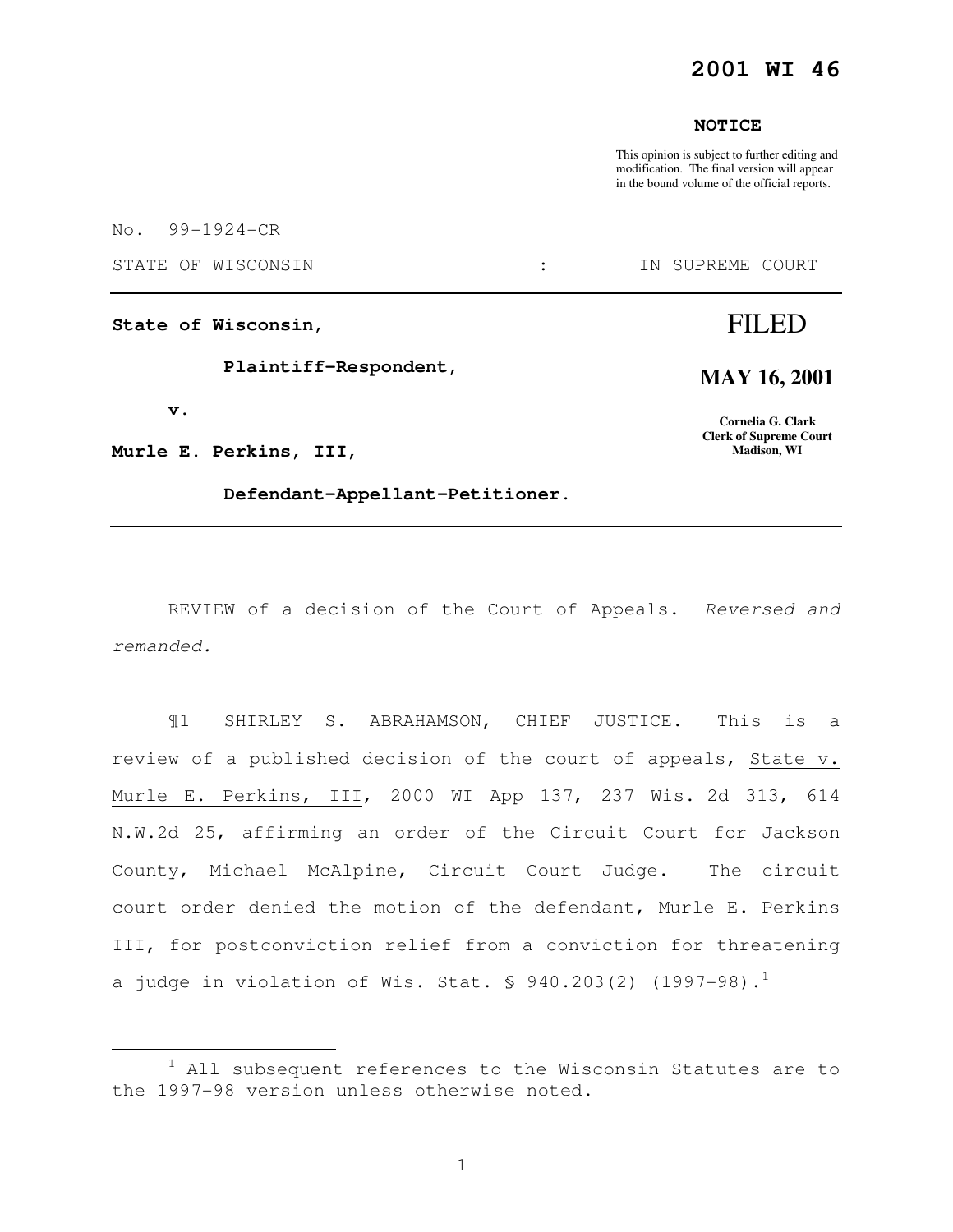¶2 The question of law presented in this case is whether a new trial should be granted because the jury instruction relating to the crime of threatening a judge failed to shield the defendant from a conviction based on constitutionally protected speech.<sup>2</sup> We conclude that the jury instruction in this case was inadequate. The real controversy in this case has not been fully tried and the defendant is entitled to a new trial. We therefore reverse the decision of the court of appeals and remand the cause for further proceedings not inconsistent with this opinion.

I

¶3 The facts of this case, although somewhat conflicting, are set forth below. On March 25, 1998, after spending the afternoon in a bar, the defendant called his sister-in-law, Peggy Perkins, to ask for a ride home. Ms. Perkins testified that the defendant was intoxicated and depressed because he had recently broken up with his girlfriend and he missed his

e<br>S

 ${}^{2}$  U.S. Const. amend. I; Wis. Const. art. I, § 3.

We determine this question of law independently of the circuit court and court of appeals, benefiting from their analyses.

The defendant raises two other issues that we need not and do not address here: (1) whether the evidence is sufficient to support the conviction, and (2) whether his attorney's failure to stipulate to his prior felony convictions, as allowed by State v. McAllister, 153 Wis. 2d 523, 451 N.W.2d 764 (Ct. App. 1989), constitutes ineffective assistance of counsel.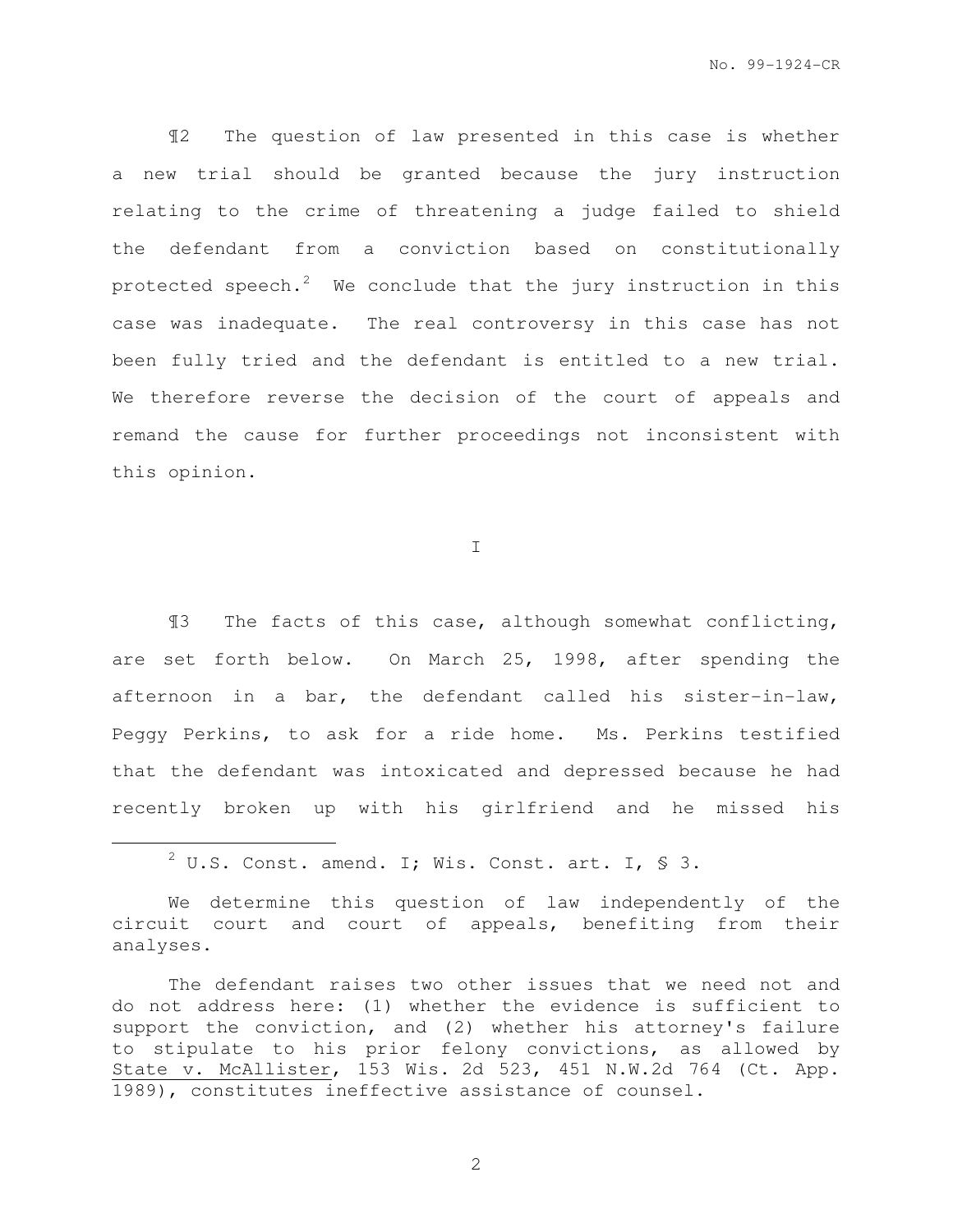children. Ms. Perkins drove the defendant to the residence of his parents, who were out of town. Ms. Perkins then returned to her nearby home.

¶4 A few hours later, Ms. Perkins heard a loud bang that sounded like a gunshot coming from the parents' residence. She called the defendant to see if he was all right, and he laughed and told her, "I haven't killed myself yet." She then visited the defendant and found him calm, but still intoxicated and depressed. The defendant told her that he would call the police before killing himself so that the police could remove his body before his parents arrived home.

¶5 Additional testimony from friends of the defendant established that he had called at least one friend that evening to say good-bye. One of these friends contacted the police, who visited the parents' residence, where they found the defendant and his sister-in-law.

¶6 One of the police officers testified at trial regarding his ensuing thirty-minute conversation with the defendant. During the course of this conversation, the defendant appeared to him to be intoxicated and depressed, but calm. According to the officer, the defendant stated that he had fired a gun that evening in the hopes that someone would come to talk to him. The defendant said he was thinking about killing himself, but that he did not have a specific plan. The officer asked the defendant what he would use if he were going to kill himself; the defendant grinned and said that he would use a shoestring. Later in the conversation, the defendant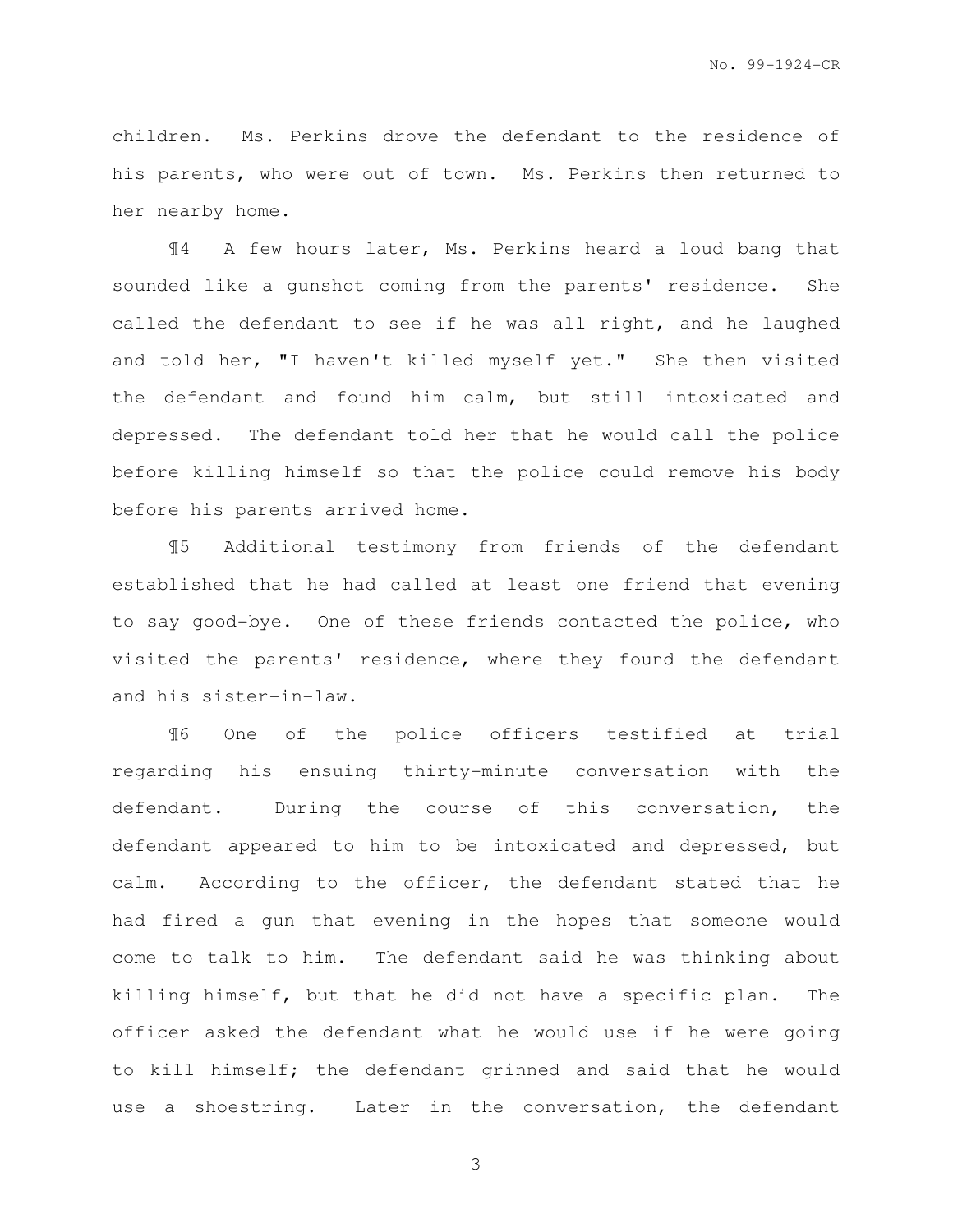stated that if he were going to kill himself, it would be easy, and gestured toward a gun cabinet belonging to his parents.

¶7 The officer continued to question the defendant, and the defendant eventually stated that if he were going to kill himself, he would first kill Judge Robert W. Radcliffe, whom he referred to as a "brain-dead son-of-a-bitch." It was established at trial that Judge Radcliffe had recently held a contempt hearing in which the defendant had been ordered to pay \$50,000 in overdue child support.

¶8 According to the testimony at trial, the conversation between the officer and the defendant continued calmly for several more minutes, when the officer decided to take the defendant to a hospital under an emergency chapter 51 detention. The officer believed that the defendant "was possibly a danger to himself and possibly others."

¶9 The defendant was later charged with one count of threatening a judge in violation of Wis. Stat.  $\frac{1}{5}$  940.203(2).<sup>3</sup> At

e<br>S

(a) At the time of the act or threat, the actor knows or should have known that the victim is a judge or member of his or her family.

(b) The judge is acting in an official capacity at the time of the act or threat or the act or threat is in response to any action taken in an official capacity.

<sup>3</sup> Wisconsin Stat. § 940.203(2) provides as follows:

Whoever intentionally causes bodily harm or threatens to cause bodily harm to the person or family member of any judge under all of the following circumstances is guilty of a Class D felony: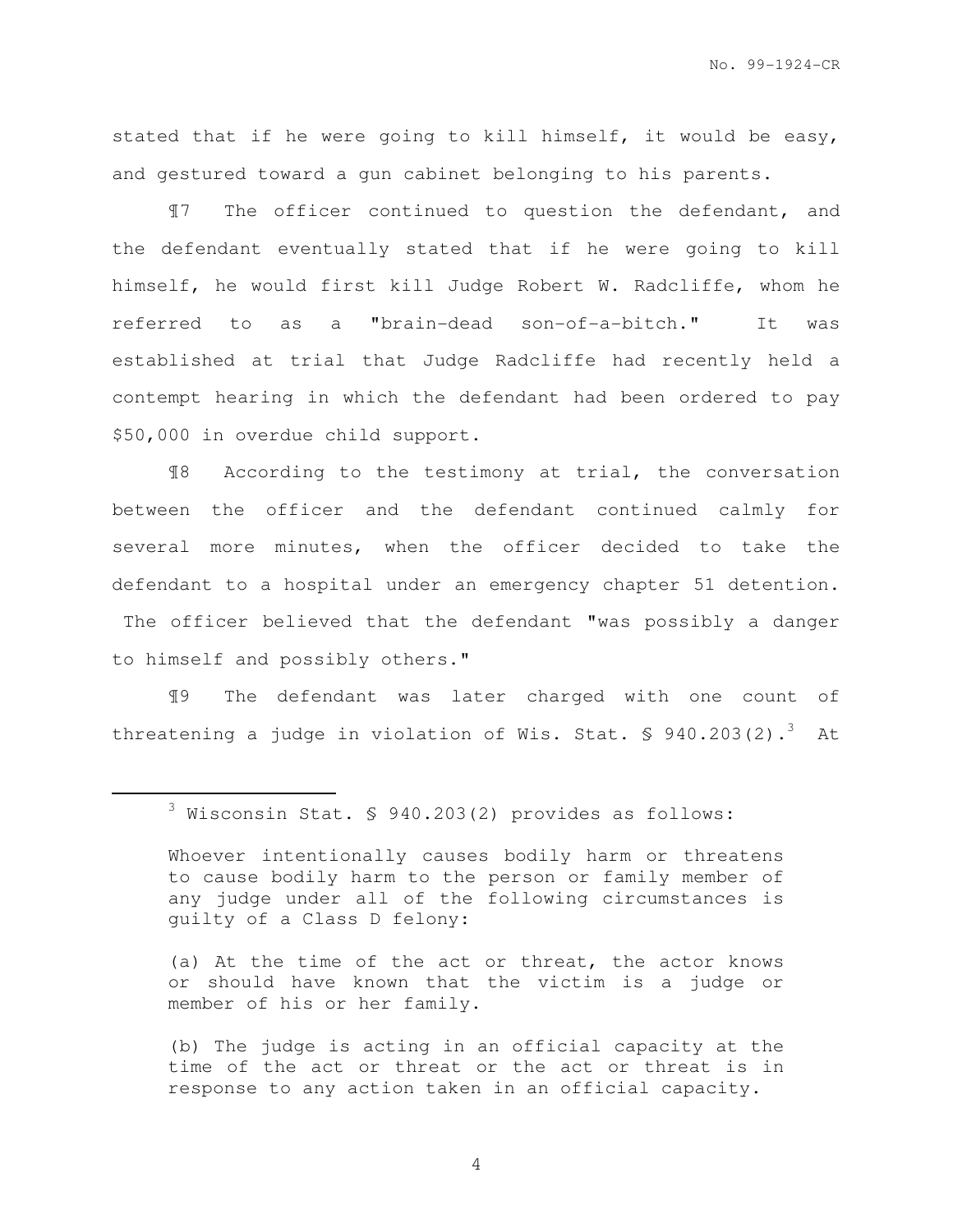trial, the defendant's mother testified that the defendant did not have access to the guns in the locked gun cabinet. The defendant testified that he had not shot a gun that evening, but rather had set off a large firecracker. The defendant also testified that his statement regarding Judge Radcliffe was intended as a hypothetical to show that he had no intention of killing himself. The defendant denied that he had intended to threaten or harm Judge Radcliffe.

¶10 At the close of the evidence, the jury instructions included an instruction in accordance with Wisconsin Jury Instructions-Criminal 1240, Battery or Threat to a Judge, § 940.203. The defendant did not object to this instruction. The jury returned a verdict of guilty on the count of intentional threat to a judge. The defendant filed a motion for postconviction relief, which the circuit court denied. The court of appeals affirmed the order of the circuit court.

II

¶11 The State argues that the defendant has waived the right to seek review of any error in the jury instructions

(c) There is no consent by the person harmed or threatened.

e<br>S

The defendant was also charged with one count of using a firearm while intoxicated, and one count of being a felon in possession of a firearm. The jury acquitted him of these two weapons charges, and they are not at issue in this review.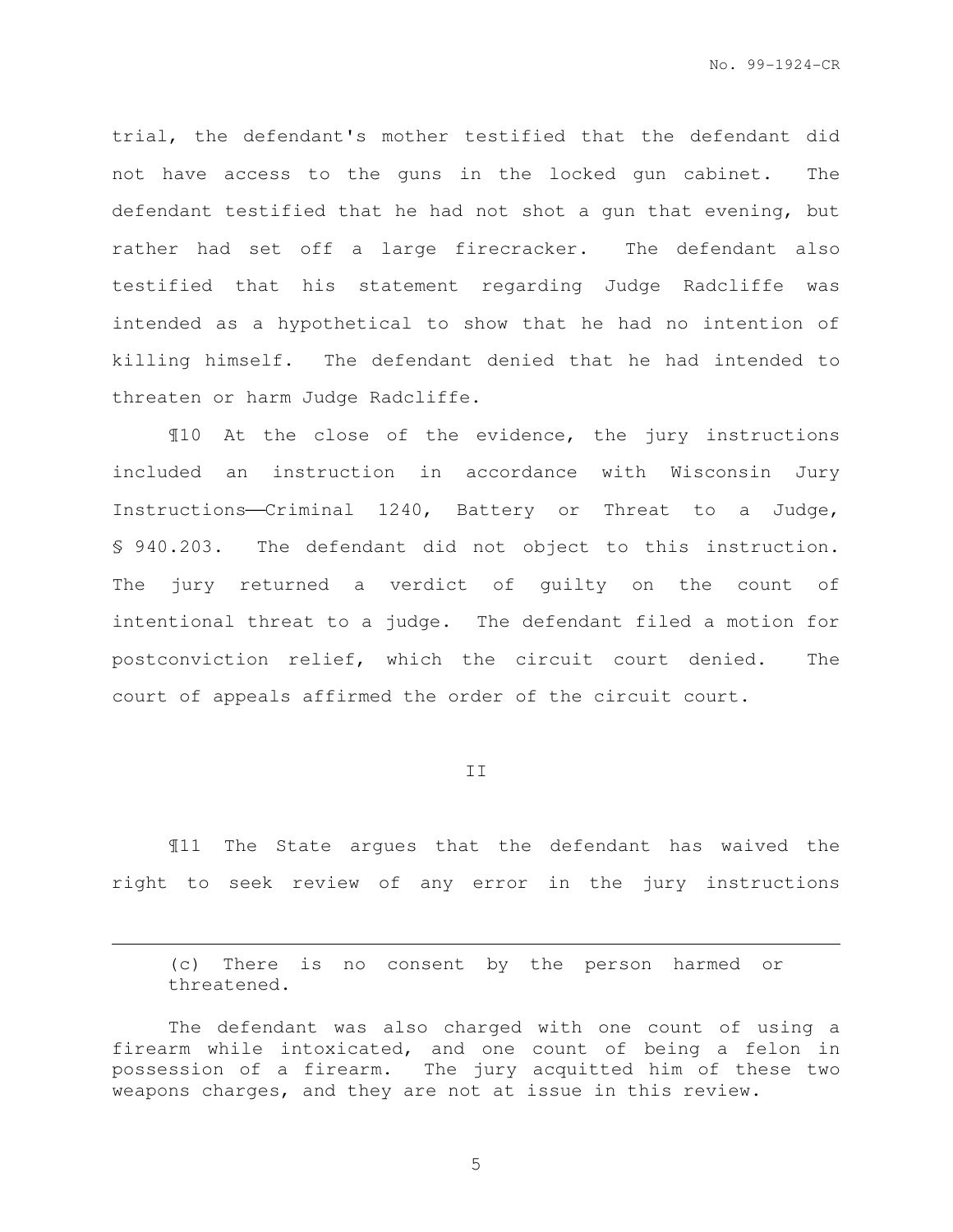because the defendant failed to object to the jury instructions at trial. Wisconsin Stat. § 805.13(3) provides that "[f]ailure to object at the conference [about jury instructions] constitutes a waiver of any error in the proposed instructions or verdict."<sup>4</sup>

¶12 We agree with the State that the defendant has waived his right of review of any allegedly erroneous jury instruction. Nevertheless, this court may reverse a conviction based on a jury instruction regardless of whether an objection was made, when the instruction obfuscates the real issue or arguably caused the real controversy not to be fully tried. Reversal is available under Wis. Stat. § 751.06 at the discretion of this court.<sup>5</sup>

e<br>S

<sup>5</sup> Vollmer v. Luety, 156 Wis. 2d 1, 22, 456 N.W.2d 797 (1990).

Wisconsin Stat. § 751.06, entitled "Discretionary reversal," provides as follows:

In an appeal in the supreme court, if it appears from the record that the real controversy has not been fully tried, or that it is probable that justice has for any reason miscarried, the court may reverse the judgment or order appealed from, regardless of whether the proper motion or objection appears in the record, and may direct the entry of the proper judgment or remit the case to the trial court for the entry of the proper judgment or for a new trial, and direct the making of such amendments in the pleadings and the adoption of such procedure in that court, not inconsistent with statutes or rules, as are necessary to accomplish the ends of justice.

 $4$  Wisconsin Stat. § 972.11(1) makes § 805.13(3) applicable to criminal proceedings.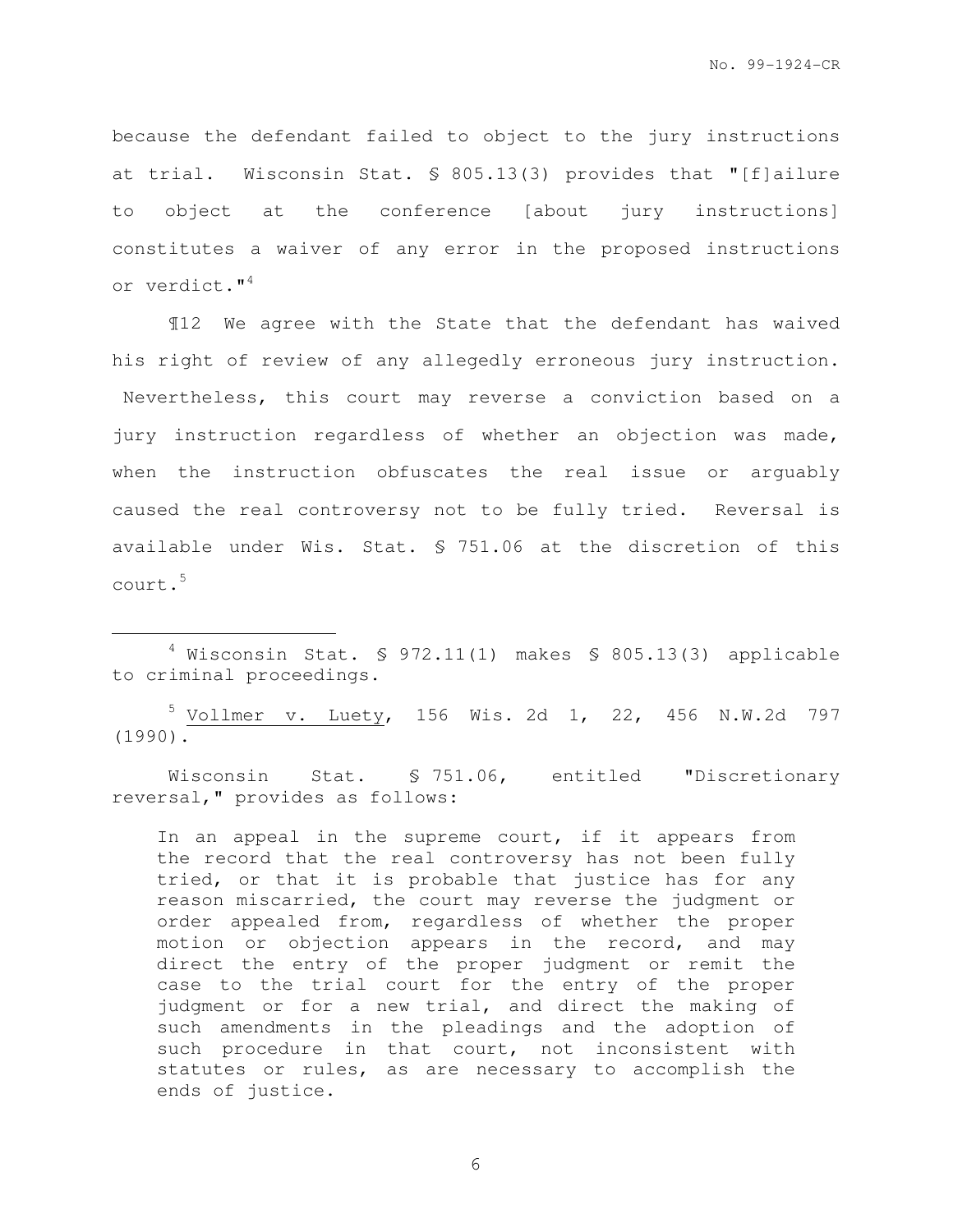¶13 Along with this statutory authority to reverse a judgment on the basis of a waived error, this court has the inherent authority to review a waived error. In previous cases addressing this inherent authority to review a waived error, we have noted that this court "undoubtedly has the power, but ordinarily will not exercise it. The question is one of administration, not of power." $^{6}$  When we review an alleged error under our inherent authority, "we do so because the alleged error in issue has some substantial significance in our institutional law-making responsibility as set forth in the statute and constitution."<sup>7</sup>

 $14$  The alleged error in this case—in the jury instruction relating to the crime of threatening a judge—has substantial significance in our body of statutory and constitutional law. Furthermore, if the jury instruction was erroneous, it is probable that the "instruction obfuscate[d] the real issue or arguably caused the real issue not to be tried [and] reversal would be available in the discretion" of this court.  $8$  We consequently conclude that this court should exercise its discretion to review the jury instruction relating to the elements of the crime of threatening a judge to determine

 $8$  Vollmer, 156 Wis. 2d at 22.

e<br>S

 $6$  Vollmer, 156 Wis. 2d at 12 (quoting Cappon v. O'Day, 165 Wis. 486, 491, 162 N.W. 655 (1917)).

<sup>&</sup>lt;sup>7</sup> Vollmer, 156 Wis. 2d at 14. <u>See also State v. Schumacher</u>, 144 Wis. 2d 388, 404-07, 410, 424 N.W.2d 672 (1988).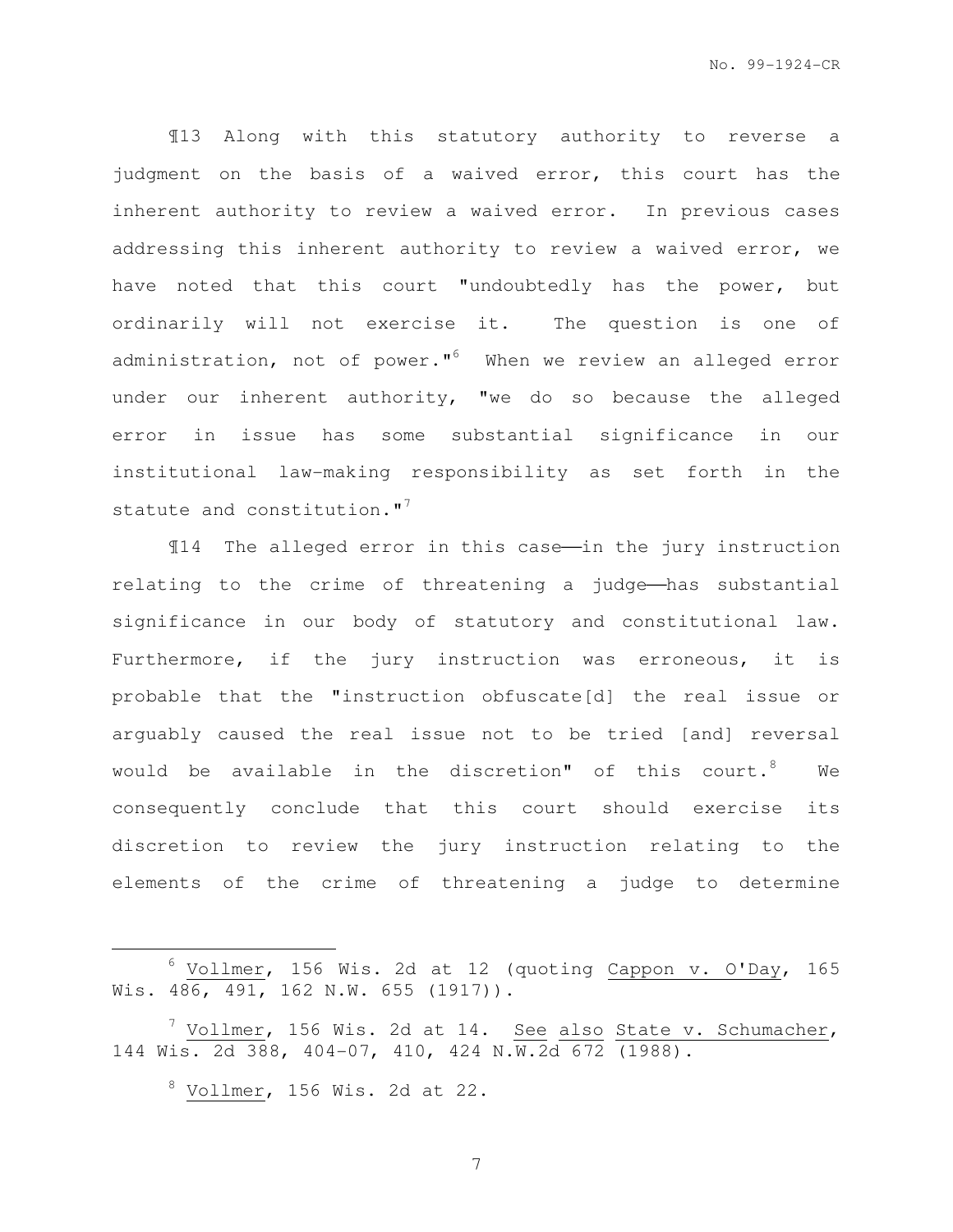whether the jury instruction is consistent with the constitutional right to freedom of speech.

¶15 We therefore exercise our discretion to review the merits of the defendant's objections to the jury instruction.

#### III

¶16 We begin our review of the jury instruction given in this case on the elements of the crime of threatening a judge by examining the First Amendment case law relating to statutes criminalizing threats to persons.

¶17 This court agrees with the State and the defendant that some threatening words are protected speech under the First Amendment. Only a "true threat" is constitutionally punishable under statutes criminalizing threats. The phrase "true threat" is a term of art used by courts to refer to threatening language that is not protected by the First Amendment.

¶18 In R.A.V. v. City of St. Paul, 505 U.S. 377, 388 (1992), the U.S. Supreme Court offered three rationales for denying First Amendment protection to threats of violence: "protecting individuals from the fear of violence, from the disruption that fear engenders, and from the possibility that the threatened violence will occur." The leading case distinguishing between punishable and protected threatening speech is Watts v. United States, 394 U.S. 705 (1969). In that case the U.S. Supreme Court reviewed Watts's conviction for violating a federal statute proscribing threats against the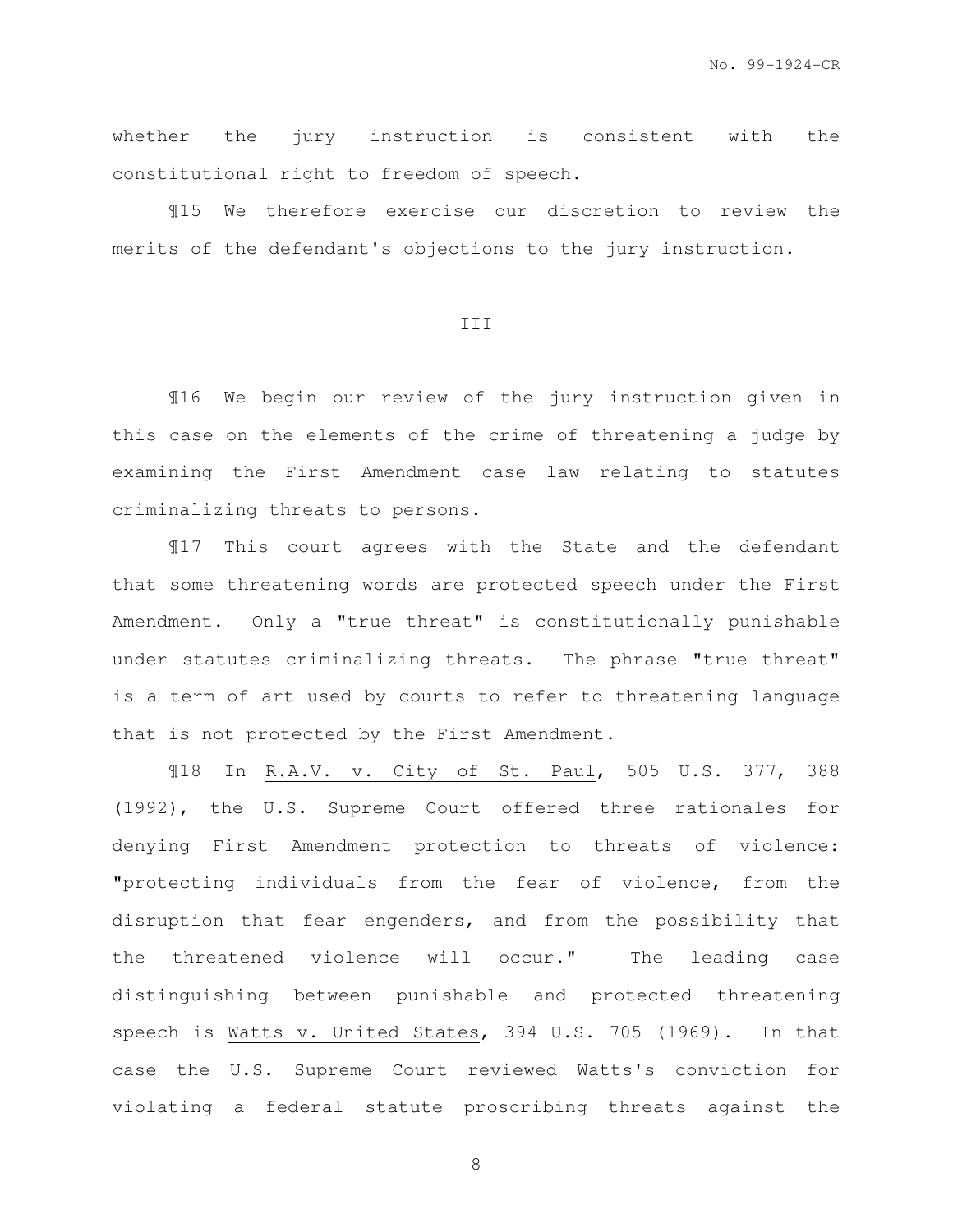president of the United States. Watts was convicted for "threatening" President Lyndon Johnson at an antiwar rally, where he said:

They always holler at us to get an education. And now I have already received my draft classification as 1-A and I have got to report for my physical this Monday coming. I am not going. If they ever make me carry a rifle the first man I want to get in my sights is L.B.J.

Watts, 394 U.S. at 706.

¶19 In reversing the defendant's conviction for threatening the president, the U.S. Supreme Court evaluated the federal anti-threat statute in light of the First Amendment rights at stake. The Court determined that the statute was constitutional given the "valid, even . . . overwhelming, interest in protecting" the president. Watts, 394 U.S. at 707. However, despite the strength of this interest, the Court held that a statute criminalizing "pure speech" must distinguish between "true threats" and constitutionally protected speech. Id.

¶20 In Watts, the Court concluded that Watts's statement was not a true threat but rather "political hyperbole." Watts, 394 U.S. at 708. Thus, Watts's only offense was "a kind of very crude offensive method of stating a political opposition to the President." Id.

¶21 The Watts court imposed a clear constitutional limit on the government's ability to punish threatening speech. Watts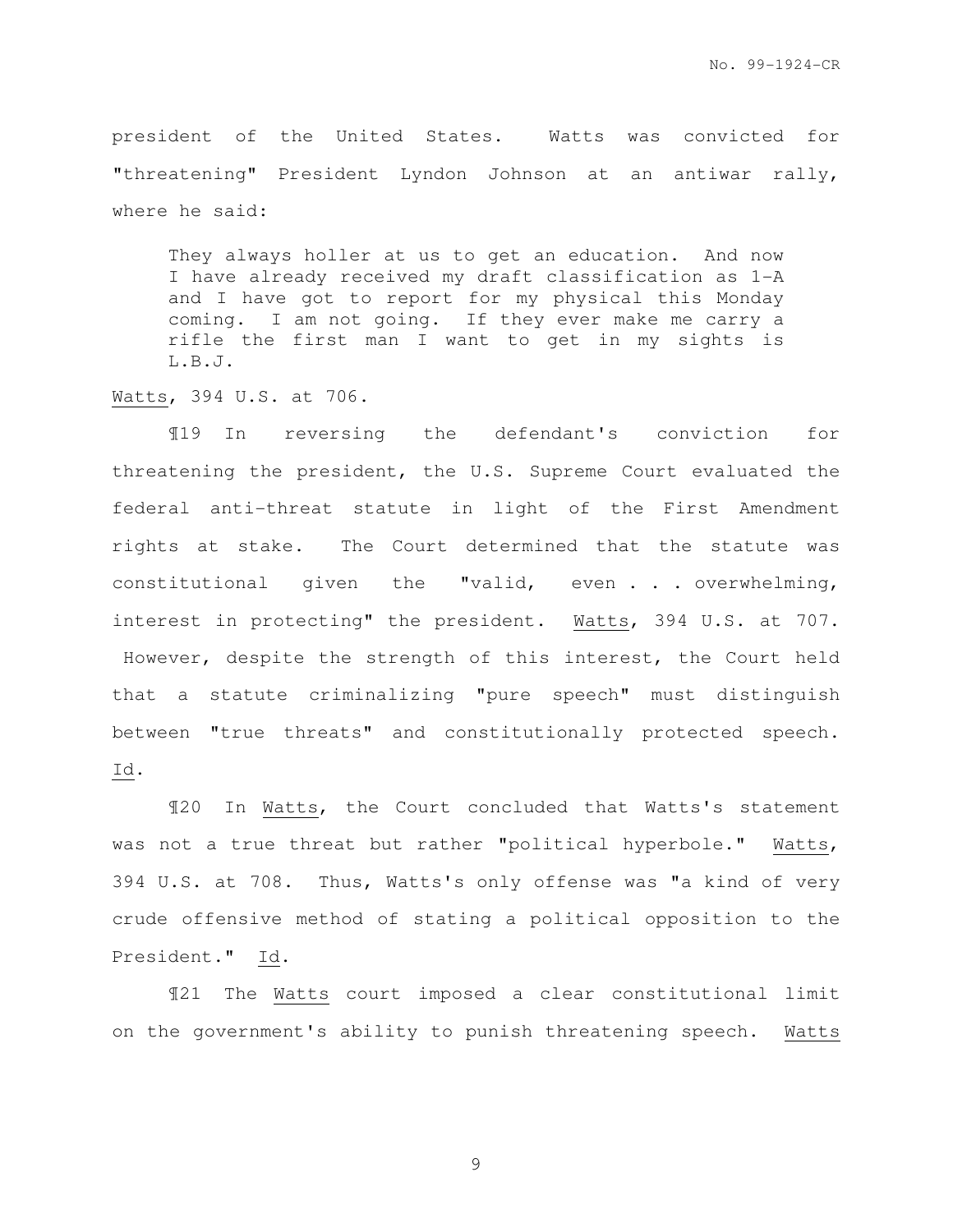No. 99-1924-CR

did not, however, "fashion a bright-line test for distinguishing a true threat from protected speech."<sup>9</sup>

¶22 As a result, federal and state courts that have considered the issue of threatening speech have apparently created several tests to discern whether threatening language constitutes protected or unprotected speech. The tests are an attempt to balance freedom of speech with the public interest in prohibiting threatening statements that cause substantial harm by instilling fear. $^{10}$ 

¶23 The Second Circuit Court of Appeals wrote that a "true threat" must be "on its face and in the circumstances in which it is made so unequivocal, unconditional, immediate and specific as

i<br>H

<sup>9</sup> See United States v. Francis, 164 F.3d 120, 122 (2d Cir. 1999).

 $10$  For discussions of the true threat doctrine and the various tests applied by the federal and state courts, see Steven G. Gey, The Nuremberg Files and the First Amendment Value of Threats, 78 Tex. L. Rev. 541 (2000); John Rothchild, Menacing Speech and the First Amendment: A Functional Approach to Incitement that Threatens, 8 Tex. J. Women & L. 207  $(1999)$ ; Robert Kurman Kelner, Note: United States v. Jake Baker: Revisiting Threats and the First Amendment, 84 Va. L. Rev. 287 (1998); Leigh Noffsinger, Notes & Comments: Wanted Posters, Bullet Proof Vests, and the First Amendment: Distinguishing True Threats from Coercive Political Advocacy, 74 Wash. L. Rev. 1209 (1999); David C. Potter, Note: The Jake Baker Case: True Threats and New Technology, 79 B.U. L. Rev. 779 (1999); Recent Case: United States v. Fulmer, 108 F.3d 1486 (1st Cir. 1997), 111 Harv. L. Rev. 1110 (1998); Anna S. Andrews, When Is a Threat "Truly" a Threat Lacking First Amendment Protection? A Proposed True Threats Test to Safeguard Free Speech Rights in the Age of the Internet, UCLA Online Inst. for Cyberspace L. & Pol'y (1999), at http://www.gseis.ucla.edu/iclp/aandrews2.htm (last visited April 24, 2001).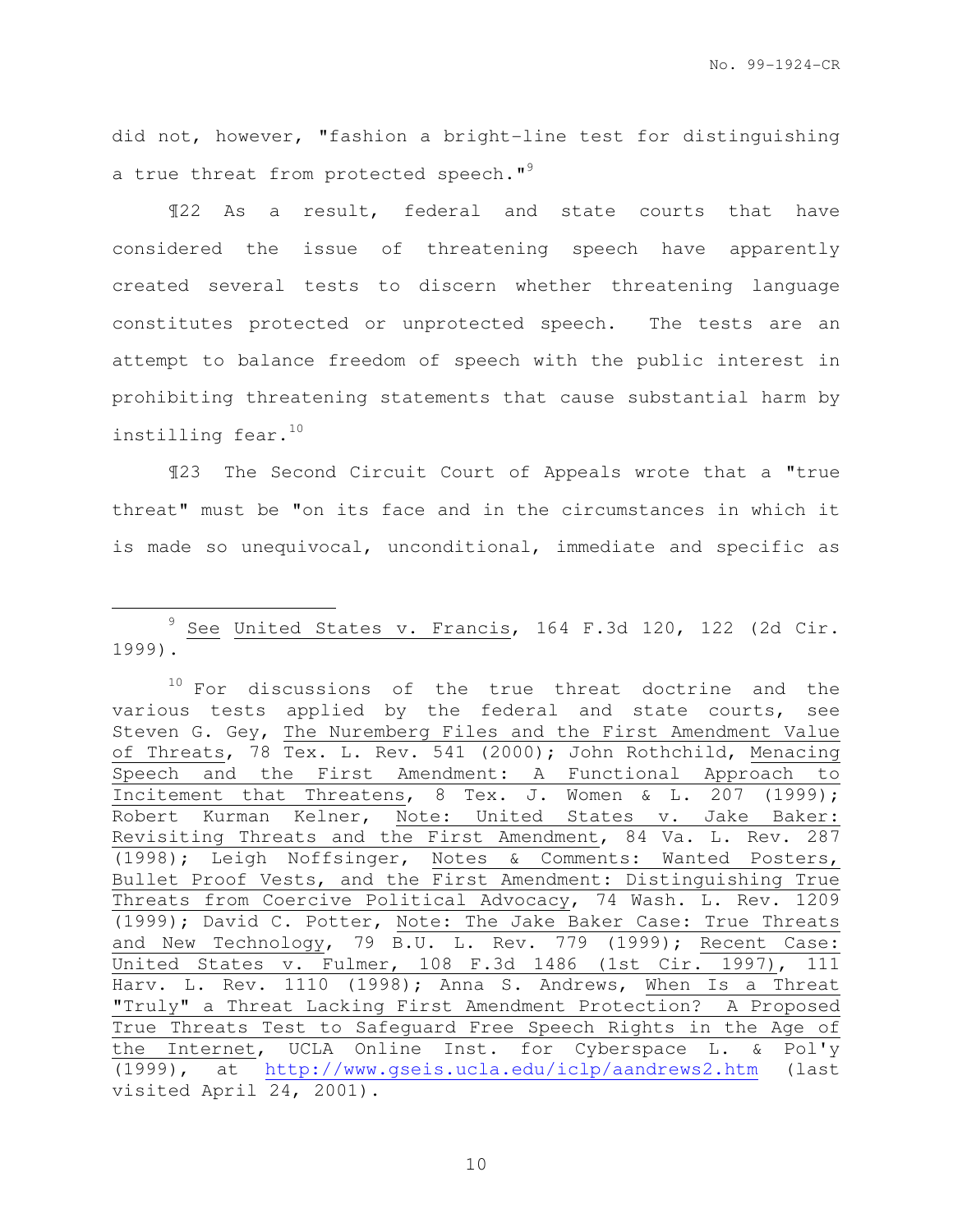to the person threatened, as to convey a gravity of purpose and imminent prospect of execution." United States v. Kelner, 534 F. 2d 1020, 1027 (2d Cir. 1976).<sup>11</sup> In contrast to the Second Circuit, other courts have said that the absence of explicitly threatening language does not preclude the finding of a threat and that a conditional threat is nonetheless a threat.<sup>12</sup>

¶24 Several courts have adopted an objective reasonable person standard to determine a "true threat." The objective standard asks whether the statement could reasonably be interpreted as a serious expression of an intention to inflict bodily harm. The federal and state cases applying an objective standard are, however, divided about whether to focus the test for reasonableness on the person who makes the threatening statement, the person who hears the threatening statement, or both. $^{13}$ 

e<br>S

 $12$  United States v. Fulmer, 108 F.3d 1486, 1492 (1st Cir. 1997); United States v. Malik, 16 F.3d 45, 49 (2d Cir. 1994); United States v. Schneider, 910 F.2d 1569, 1570 (7th Cir. 1990).

 $13$  See, e.g., United States v. Saunders, 166 F.3d 907, 913 n.6 (7th Cir. 1999), and Fulmer, 108 F.3d at 1491-92 (noting agreement among federal circuit courts of appeal that an objective test be employed to determine whether a statement is a true threat, but disagreement among those courts regarding whether the test should be speaker- or listener-based).

 $11$  See also United States v. Crews, 781 F.2d 826, 831-32 (10th Cir. 1986) (requiring a showing that a threat "according to [its] language and context conveyed a gravity of purpose and likelihood of execution so as to constitute speech beyond the pale of protected 'vehement, caustic . . . unpleasantly sharp attacks on government and public officials.'") (quoting United States v. Kelner, 534 F. 2d 1020, 1026 (2d Cir. 1976)).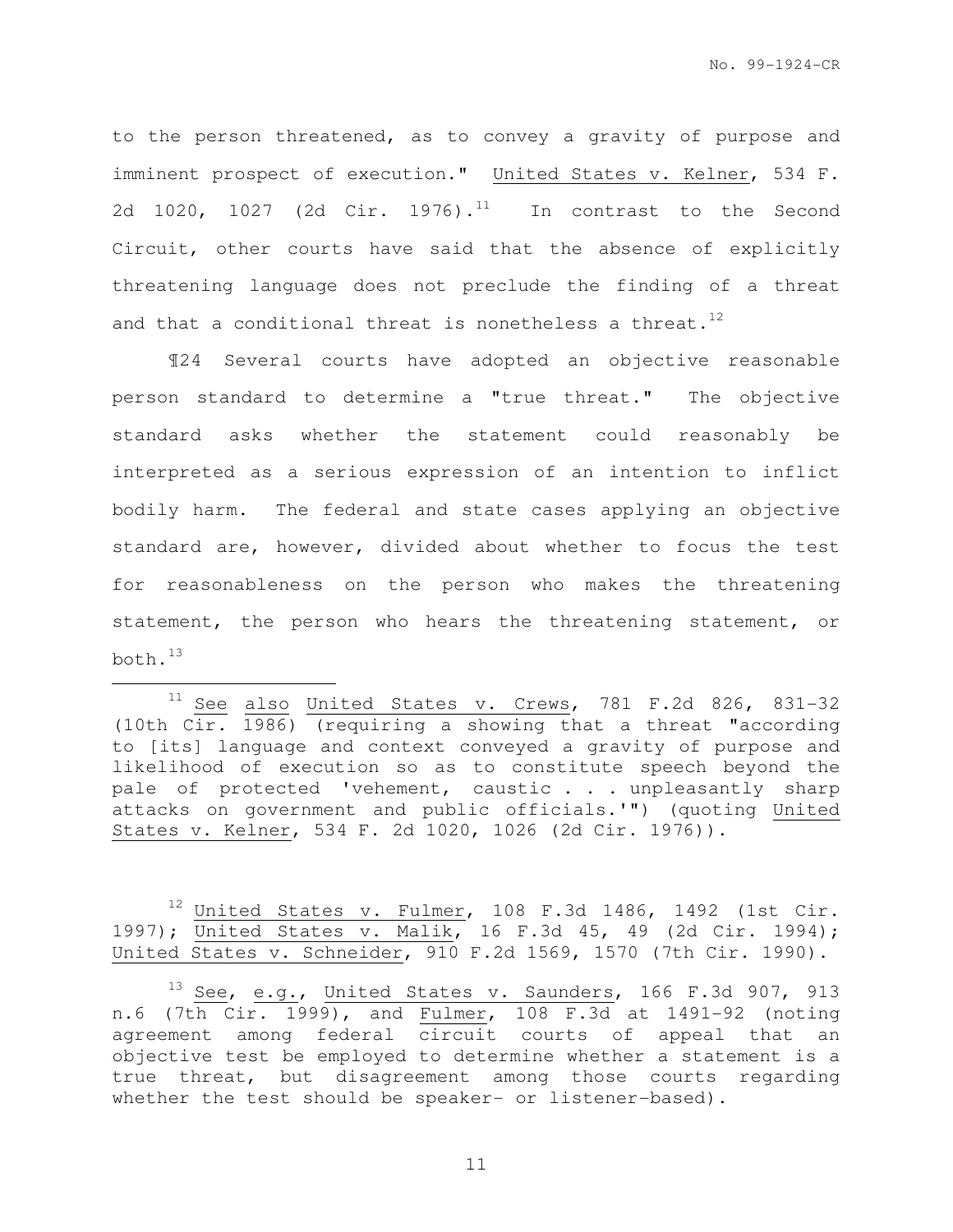¶25 For example, some courts approach the objective standard from the perspective of the speaker, asking whether the statement was made "in a context or under such circumstances wherein a reasonable person would foresee that the statement would be interpreted by those to whom the maker communicates the statement as a serious expression of an intention to inflict bodily harm upon or take the life of [another]. $1^{14}$  The First Circuit Court of Appeals adopted this speaker-based objective standard, reasoning that it is untenable to apply a standard guided from the perspective of a listener because a defendant might be convicted for making an ambiguous statement that a listener might find threatening because of events not within the knowledge of the defendant.<sup>15</sup> United States v. Fulmer, 108 F.3d 1486, 1491 (1st Cir. 1997).

e<br>S

 $15$  The listener might be the victim of a threat or another recipient of the communication. In this case, for example, the victim of the threat was Judge Radcliffe. But the listener, the recipient of the communication, was the police officer.

 $14$  United States v. Hoffman, 806 F.2d 703, 707 (7th Cir. 1986) (quoting Roy v. United States, 416 F.2d 874, 877 (9th Cir. 1969)). For other courts applying this test, see, for example, Fulmer, 108 F.3d at 1492 (test focuses on "what the defendant reasonably should have foreseen"); Saunders, 166 F.3d at 912 (test is whether "statement was made 'in a context or under such circumstances wherein a reasonable person would foresee that the statement would be interpreted by those to whom the maker communicates a statement as a serious expression of an intention to inflict bodily harm'") (quoting United States v. Khorrami, 895 F.2d 1186, 1192 (7th Cir. 1990), cert. denied, 498 U.S. 986 (1990)); United States v. Orozco-Santillan, 903 F.2d 1262, 1265 (9th Cir. 1990) (test is "whether a reasonable person would foresee that the statement would be interpreted by those to whom the maker communicates the statement as a serious expression of intent to harm").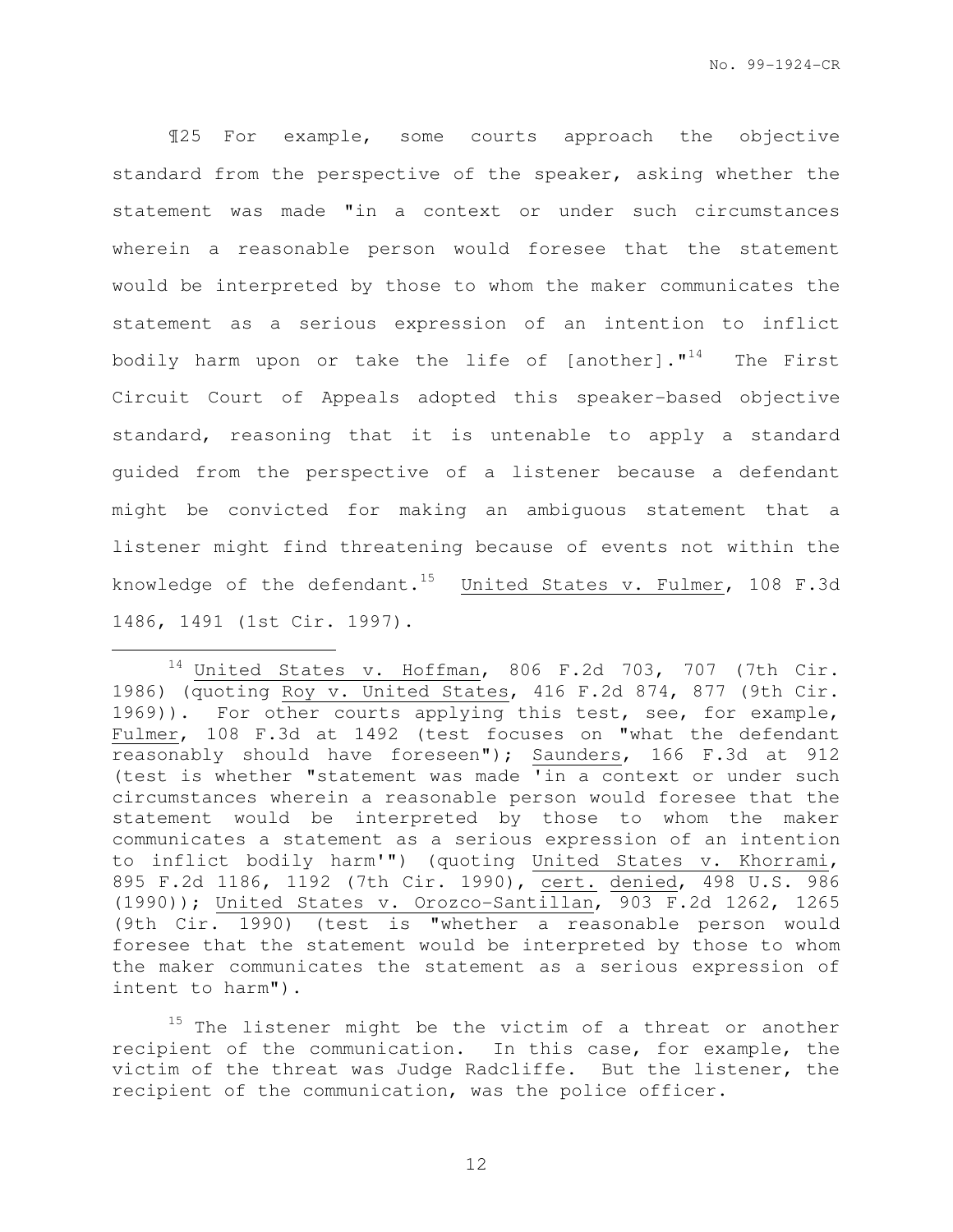¶26 One question raised by the speaker-based objective standard is whether the reference to "those to whom the maker communicates the statement" contemplates the subjective view of an actual listener or the objective view of a reasonable listener. Language in some opinions adopting the speaker-based objective standard indicates that the likely effect on the listener is judged from the standpoint of a reasonable listener.<sup>16</sup>

¶27 In contrast to the jurisdictions using a speaker-based objective standard, which may or may not implicitly incorporate the view of a reasonable listener, other jurisdictions appear to approach the objective standard explicitly from the standpoint of the listener only, requiring that "[t]he prohibited statements must be understandable as a threat by a reasonable

e<br>S

In Schneider, 910 F.2d at 1570-71, the Seventh Circuit stated the following:

The test for whether a statement is a threat is an objective one; it is not what the defendant intended but whether the recipient could reasonably have regarded the defendant's statement as a threat. . . . The fact that the victim acts as if he believed the threat is evidence that he did believe it, and the fact that he believed it is evidence that it could reasonably be believed and therefore that it is a threat. (Emphasis in original.)

<sup>&</sup>lt;sup>16</sup> The Seventh Circuit treats both the listener's response to a statement and the listener's belief that it was a threat as relevant evidence, even though the standard is what a person making the statement should have reasonably foreseen. Saunders, 166 F.3d at 913-14. The Seventh Circuit explained in Khorrami, 895 F.2d at 1192, that the listener is viewed as "a reasonable recipient, familiar with the context of the communication."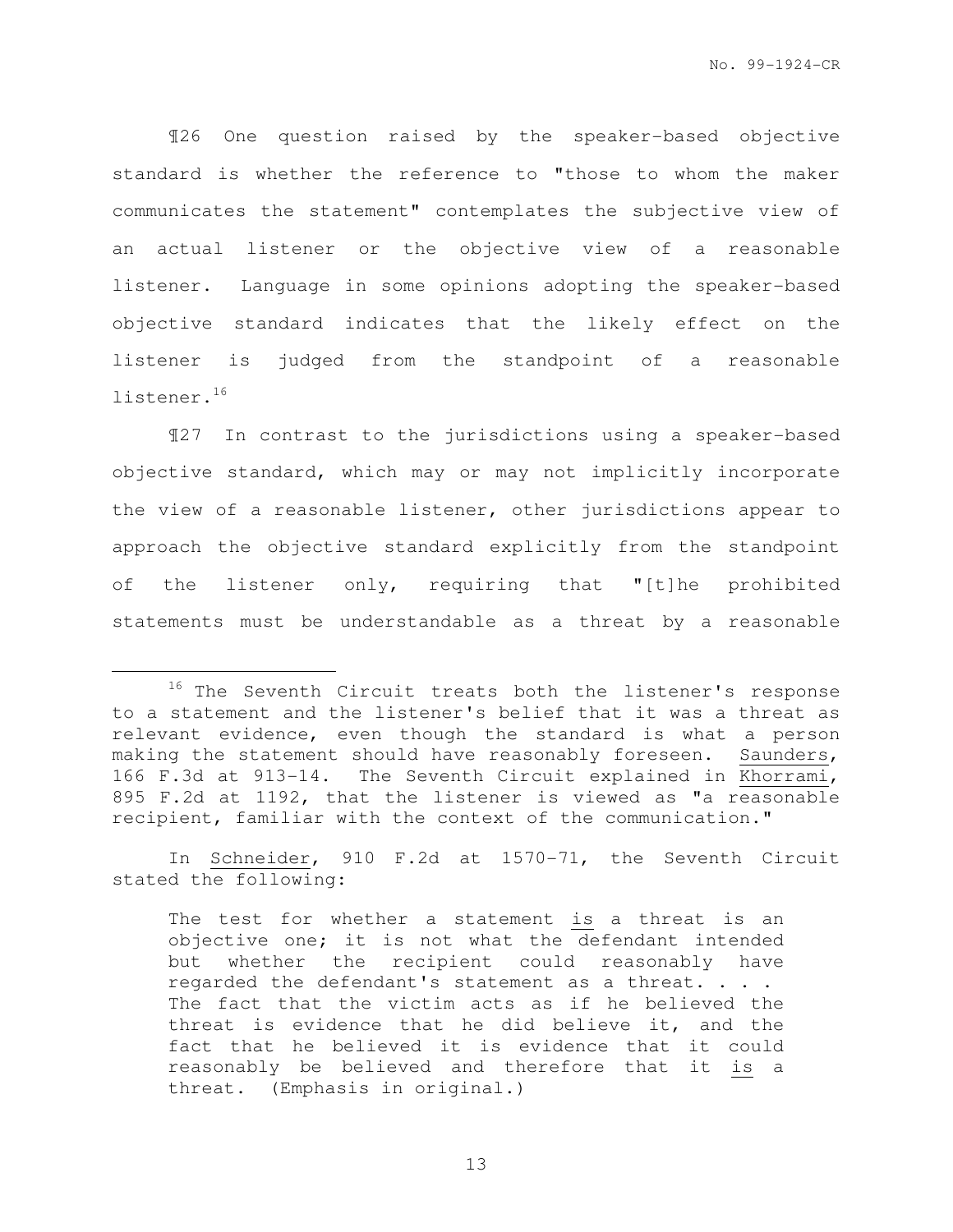person of ordinary intelligence. $"$ <sup>17</sup> A benefit of this listenerbased objective standard is that it explicitly states that the determination of whether the language is a true threat does not involve the reaction of a uniquely sensitive person or a person whose reaction is based on special information not available to the defendant. $18$ 

e<br>S

 $18$  See, e.g., Anna S. Andrews, When Is a Threat "Truly" a Threat Lacking First Amendment Protection? A Proposed True Threats Test to Safeguard Free Speech Rights in the Age of the Internet, UCLA Online Inst. for Cyberspace L. & Pol'y 11 (1999), at http://www.gseis.ucla.edu/iclp/aandrews2.htm (arguing that a standard that considers the particular sensitivities of the listener is underprotective of free speech).

One commentator takes this approach a step further, arguing that evidence of the listener's subjective response should be barred under the reasonable listener standard in order to prevent convictions based on a listener's unique sensitivity. See Recent Case: United States v. Fulmer, 108 F.3d 1486 (1st Cir. 1997), 111 Harv. L. Rev. 1110, 1113 (1998) ("This evidence [of the actual listener's reaction] yields precisely the danger that the objective, speaker-based test seeks to avoid: namely, that a jury will consider a hearer's 'unique sensitivity.'").

 $17$  Iowa v. Milner, 571 N.W.2d 7, 10 (Iowa 1997). See also Malik,  $16$  F.3d at 49 ("The test is an objective one---namely, whether 'an ordinary reasonable recipient who is familiar with the context of the letter would interpret it as a threat of injury.'") (quoting United States v. Maisonet, 484 F.2d 1356, 1358 (4th Cir. 1973), cert. denied, 415 U.S. 933 (1974)); United States v. Hart, 212 F.3d 1067, 1071 (8th Cir. 2000) ("To determine 'whether a true threat exists, a court must . . . determine whether the recipient of the alleged threat could reasonably conclude that it expresses a determination or intent to injure presently or in the future.'") (quoting United States v. Dinwiddie, 76 F.3d 913, 925 (8th Cir. 1996) (cert. denied, 519 U.S. 1043 (1996)); United States v. Viefhaus, 168 F.3d 392, 396 (10th Cir. 1999) ("The question is whether those who hear or read the threat reasonably consider that an actual threat has been made.").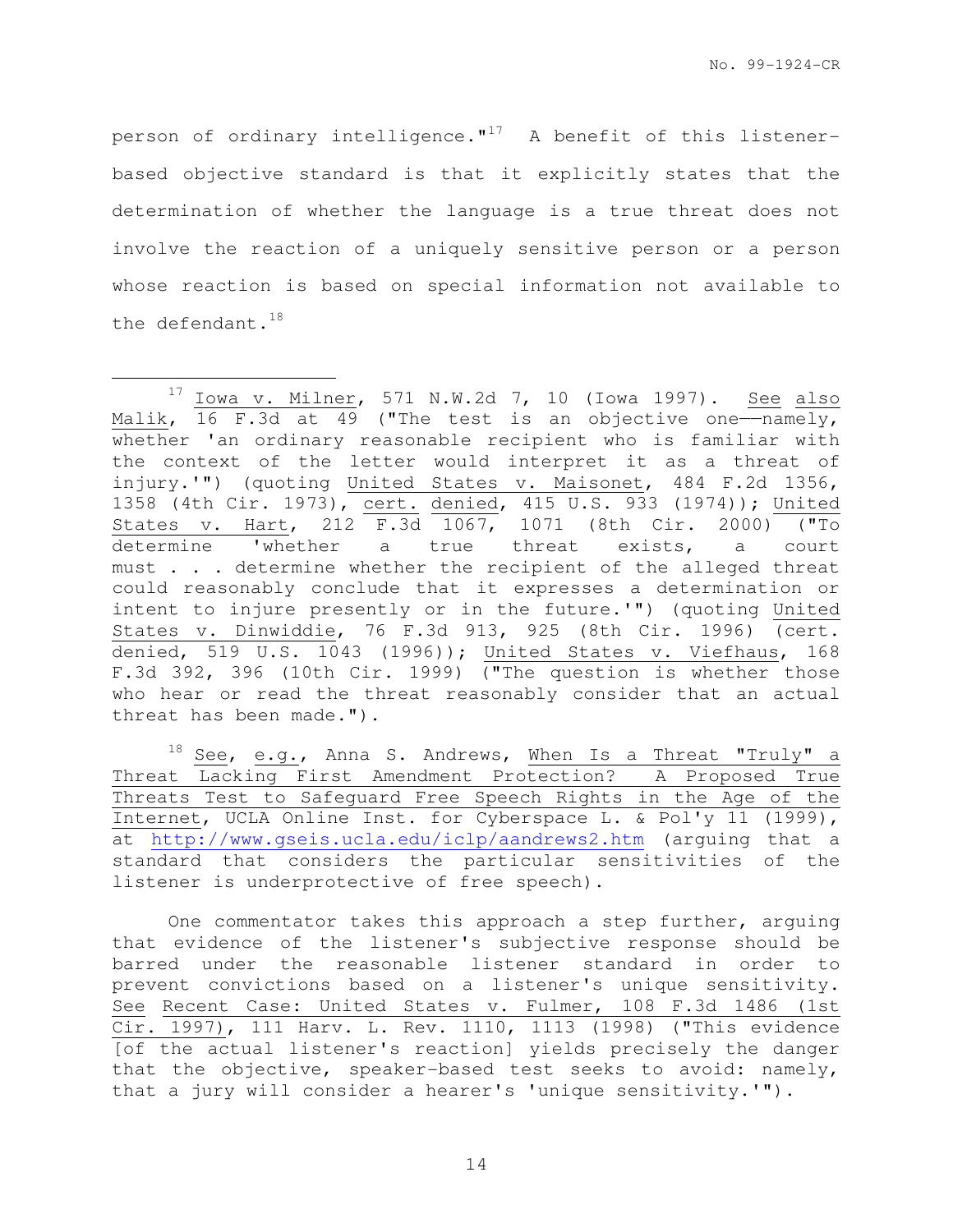¶28 Finally, at least one jurisdiction apparently incorporates both speaker- and listener-based elements of reasonableness, holding that a true threat exists when "a reasonable person would foresee that an objective rational recipient of the statement would interpret its language to constitute a serious expression of intent to harm. $1^{19}$  This standard requires that a reasonable person uttering the statement would foresee that a reasonable person listening to the statement would interpret the statement as a serious expression of an intent to harm. The benefit of this standard is that it considers the standpoint of both a reasonable speaker and a reasonable listener, which seems the best approach to evaluating the nature of a communication.

¶29 This court has considered these cases and concludes that the test for a true threat that appropriately balances free speech and the need to proscribe unprotected speech is an objective standard from the perspectives of both the speaker and listener. A true threat is determined using an objective

e<br>S

<sup>&</sup>lt;sup>19</sup> United States v. Mille<sub>r</sub>, 115 F.3d 361, 363 (6th Cir. 1997) (citations omitted).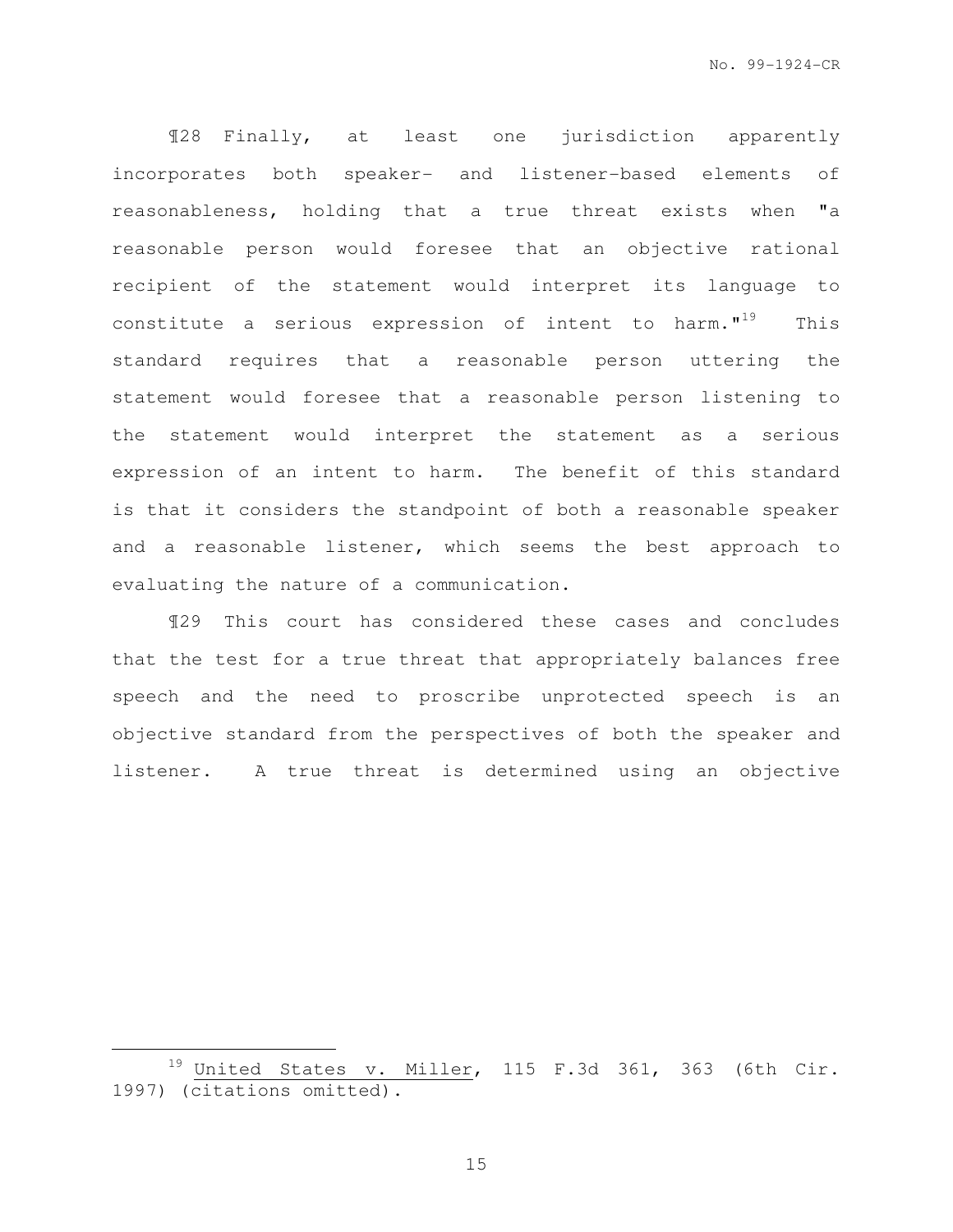reasonable person standard.<sup>20</sup> A true threat is a statement that a speaker would reasonably foresee that a listener would reasonably interpret as a serious expression of a purpose to inflict harm, as distinguished from hyperbole, jest, innocuous talk, expressions of political views, or other similarly protected speech. It is not necessary that the speaker have the ability to carry out the threat. In determining whether a statement is a true threat, the totality of the circumstances must be considered. $^{21}$ 

¶30 This test for a "true threat" may, of course, need modification to fit the particular statute that criminalizes threatening speech. In this case, for example, the harm

e<br>S

 $21$  For application of this true threat test in prosecutions under the disorderly conduct statute, see In the Interest of Douglas D., 2001 WI 47, ¶37, \_\_\_ Wis. 2d \_\_\_, \_\_\_ N.W.2d \_\_\_, and In the Interest of A.S., 2001 WI 48,  $\mathbb{I}23$ , \_\_\_ Wis. 2d \_\_, \_\_ N.W.2d \_\_\_.

 $20$  One commentator has embraced a subjective standard as a necessary supplement to the objective standard in order to best protect free speech. See, e.g., Anna S. Andrews, When Is a Threat "Truly" a Threat Lacking First Amendment Protection? A Proposed True Threats Test to Safeguard Free Speech Rights in the Age of the Internet, UCLA Online Inst. for Cyberspace L. & Pol'y 11 (1999), at http://www.gseis.ucla.edu/iclp/aandrews2.htm ("The subjective element, requiring that a speaker intend that his speech be taken as a threat, is what is missing from the tests currently followed by a majority of courts. This element is particularly important to protecting freedom of speech, as it insures that a person will not be prosecuted for speech that he or she did not intend to be taken as a threat.") (emphasis in original). In this case the sixth element of the crime of intentional threat to a judge requires a subjective intent.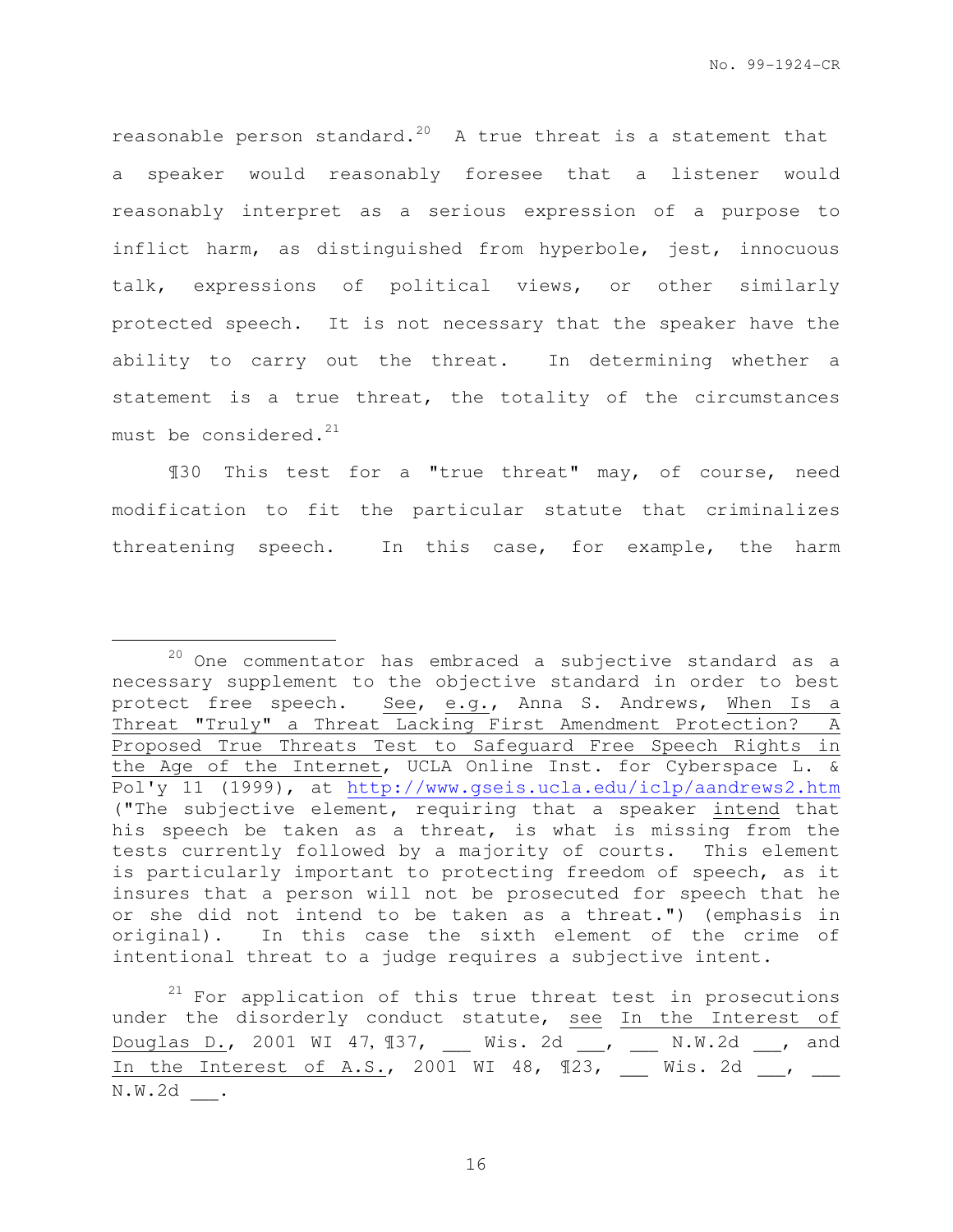threatened is bodily harm. Other statutes may criminalize speech that threatens different harms.

¶31 In applying the objective test we have set forth herein, the trier of fact should consider the full context of the statement, including all relevant factors that might affect how the statement could reasonably be interpreted.<sup>22</sup> For example, the Eighth Circuit's recent decision in United States v. Hart, 212 F.3d 1067 (8th Cir. 2000), set forth various factors for consideration in evaluating the circumstances of a threatening statement under the speaker- and listener-based objective test:

[F]actors to be taken into consideration when making this determination [include]: how the recipient and other listeners reacted to the alleged threat, whether the threat was conditional, whether it was communicated directly to its victim, whether the maker of the threat had made similar statements to the victim on other occasions, and whether the victim had reason to believe that the maker of the threat had a propensity to engage in violence.

Hart, 212 F.3d at 1071 (citation omitted).

e<br>S

IV

 $22$  The Ninth Circuit has recently cautioned about the use of a background of violence to gauge whether a true threat has been made against abortion providers where the speech did not contain an explicit statement of violence and was not directly communicated to the intended victim. See Planned Parenthood of Columbia/Willamette, Inc. v. American Coalition of Life Activists, 244 F.3d 1007 (9th Cir. 2001).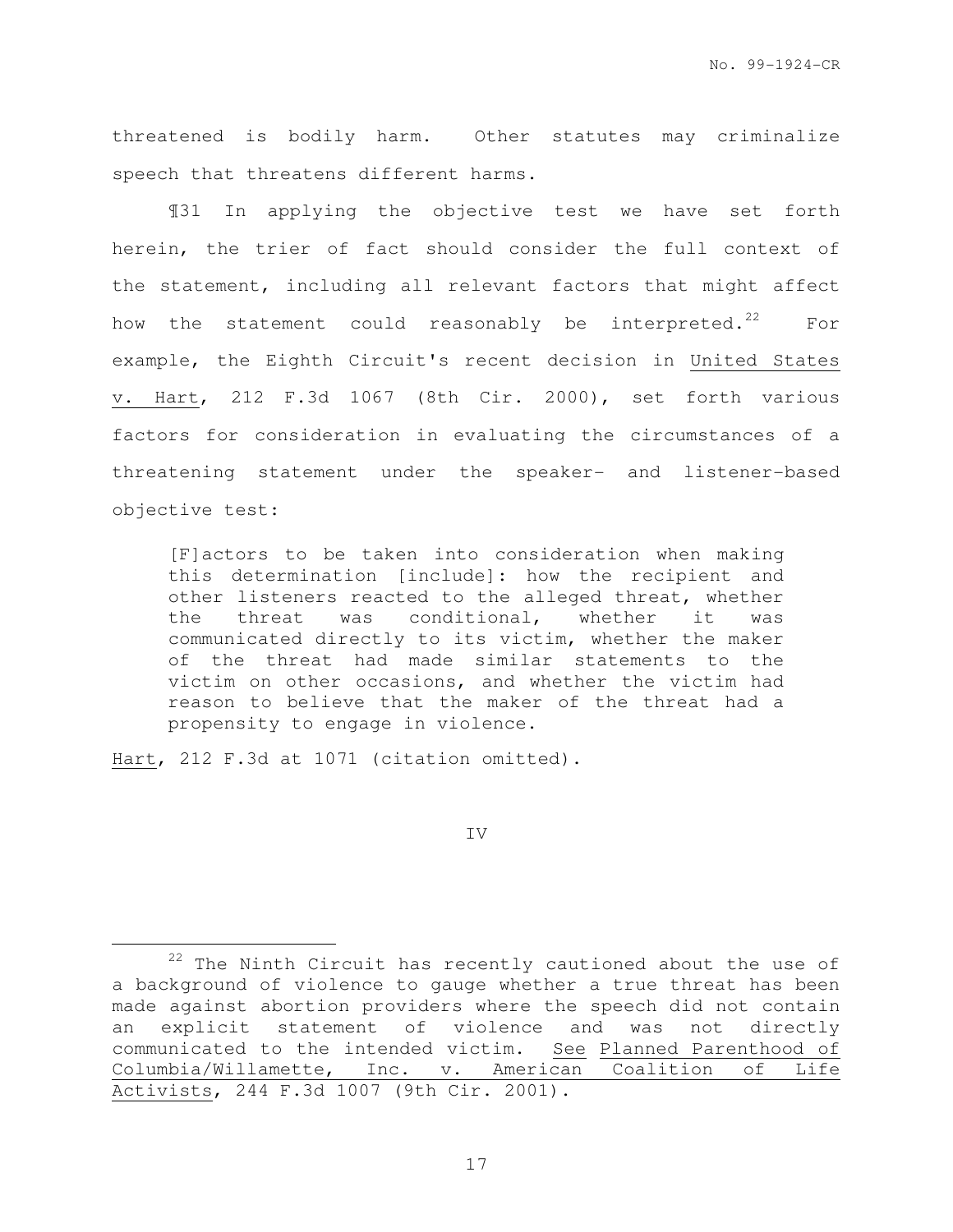¶32 We now turn to the jury instruction used in this case, to determine whether this instruction was sufficient for First Amendment purposes. The defendant argues that the jury instruction did not define the word "threat," that is, it did not adequately explain to the jury the difference between a "true threat" and protected free speech. Thus, argues the defendant, the conviction violated his right to free expression and his conviction is not constitutionally sound.

¶33 The jury instruction used in this case, patterned on Wisconsin Jury Instructions—Criminal 1240, explains that in order for the jury to render a guilty verdict it must find that six elements are present: (1) the defendant "threatened to cause bodily harm to" a person; (2) the threatened person "was a judge"; (3) the defendant "knew that [the threatened person] was a judge"; (4) the judge "was acting in an official capacity" or the threat "was in response to an action taken in the judge's official capacity"; (5) "the defendant threatened bodily harm without the consent of" the person threatened; and (6) "the defendant acted intentionally."

¶34 The jury in this case was instructed as follows:

Section 940.203 of the Criminal Code of Wisconsin, is violated by one who intentionally threatens to cause bodily harm to the person of any judge where at the time of the threat the person knows that the victim is a judge, the threat is in response to an action taken in the judge's official capacity, and there is no consent by the person threatened.

Before you may find the defendant guilty of this offense, the State must prove by evidence which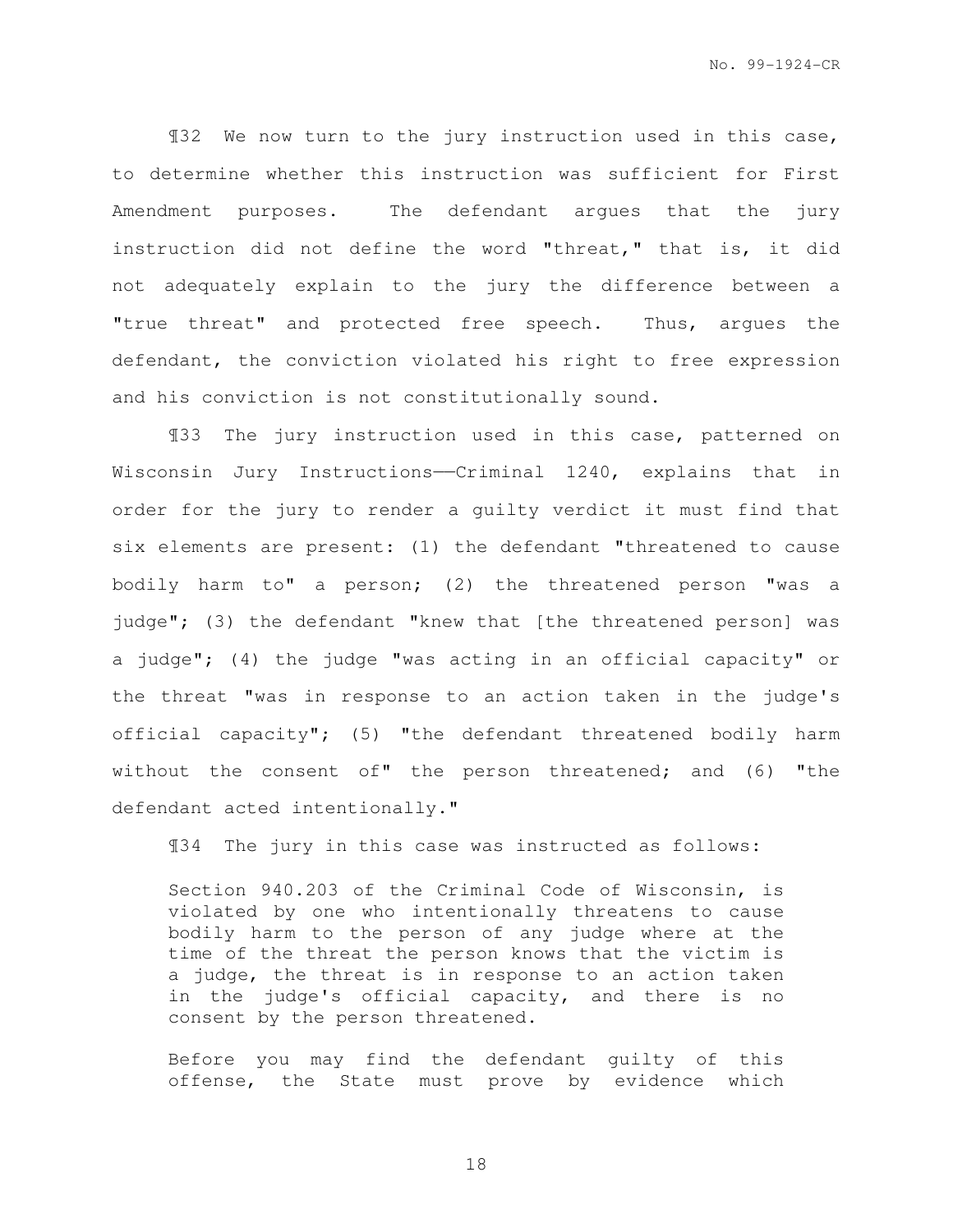satisfies you beyond a reasonable doubt that the following six elements were present.

The first element requires that the defendant threatened to cause bodily harm to Robert W. Radcliffe.

The second element requires that Robert Radcliffe was a judge.

A circuit court judge is a judge.

The third element requires that the defendant knew that Robert W. Radcliffe was a judge.

The fourth element requires that the threat was in response to an action taken in the judge's official capacity. The responsibilities of a judge include making a determination which results in the issuance of an Order regarding back child support.

The fifth element requires that the defendant threatened bodily harm without the consent of Robert W. Radcliffe. "Without consent" means that there was no consent in fact.

The sixth element requires that the defendant acted intentionally. This requires that the defendant acted with the mental purpose to threaten bodily harm to another human being.

You cannot look into a person's mind to find out intent. You may determine such intent directly or indirectly from all the facts in evidence concerning this offense. You may consider any statements or conduct of the defendant which indicate state of mind. You may find intent to threaten bodily harm from such statements or conduct, but you are not required to do so. You are the sole judges of the facts, and you must not find the defendant guilty unless you are satisfied beyond a reasonable doubt that the defendant intended to threaten bodily harm.

If you are satisfied beyond a reasonable doubt that the defendant intentionally threatened to cause bodily harm to Robert W. Radcliffe, that the threat was in response to an action taken in the judge's official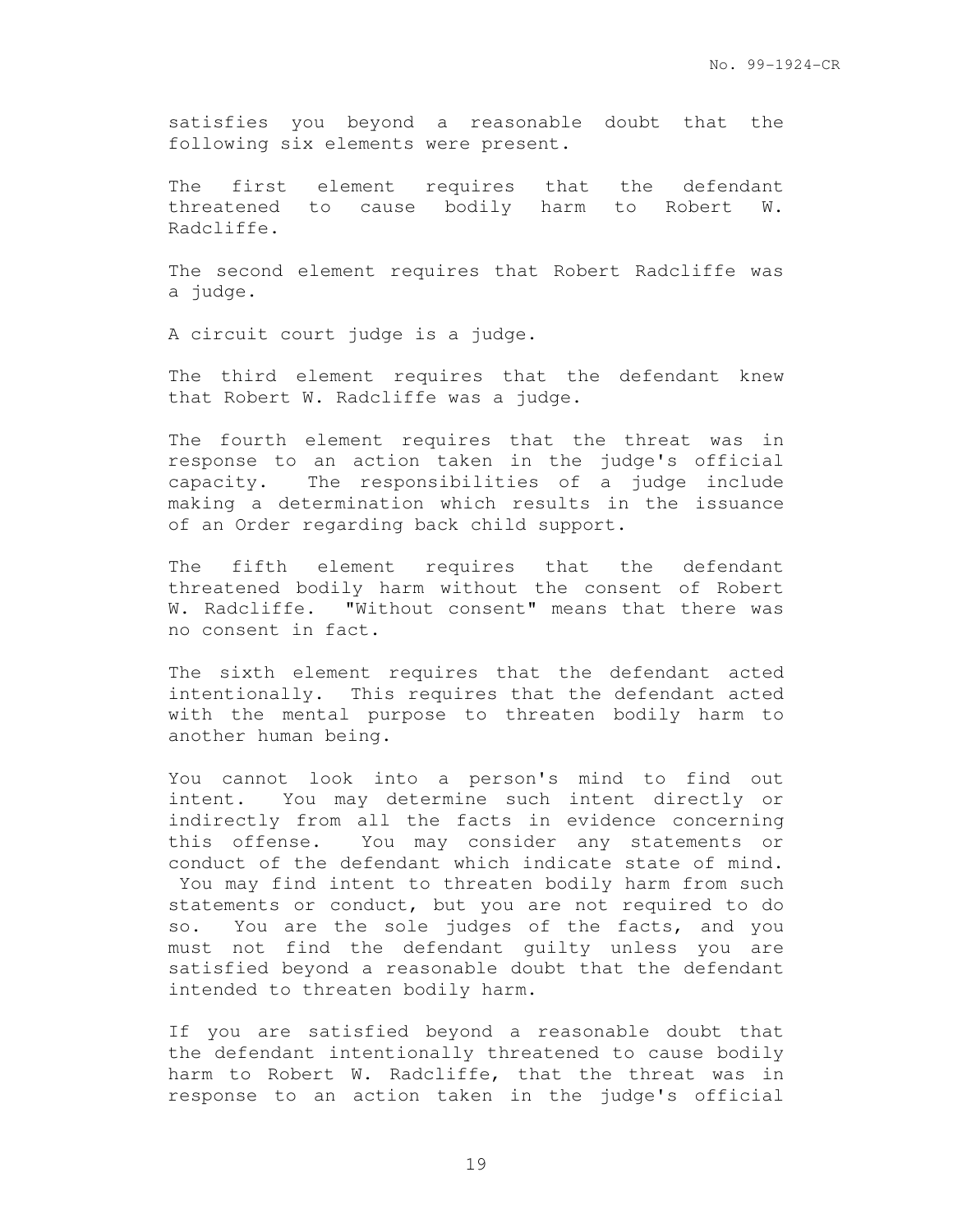capacity, that the defendant knew that the victim was a judge, that Robert W. Radcliffe did not consent to the threatening of bodily harm, and that the defendant intended to threaten bodily harm to Robert W. Radcliffe, you should find the defendant guilty of the first count of the information.

If you are not so satisfied, you must find the defendant not guilty.

¶35 Two elements set forth in the jury instructions are relevant for the purposes of our discussion. Under the first element, the jury was required to find that the defendant threatened to cause bodily harm to Robert W. Radcliffe. No further instruction was given to tell the jury what language would be sufficient to find that the defendant "threatened to cause bodily harm."

¶36 Under the sixth element, the jury was required to find that the defendant acted intentionally. The jury was instructed with regard to the sixth element that acting intentionally meant that "the defendant acted with the mental purpose to threaten bodily harm to another human being." This instruction told the jury to examine the subjective intent of the defendant.

¶37 Because the instructions did not define the first element, namely, whether the defendant "threatened to cause bodily harm," the jury was not instructed that it had to apply an objective test in the first element to determine whether the defendant had "threatened to cause bodily harm," that is, that a speaker would reasonably foresee that a listener would reasonably interpret the statement to be a serious expression of a purpose to inflict bodily harm, as distinguished from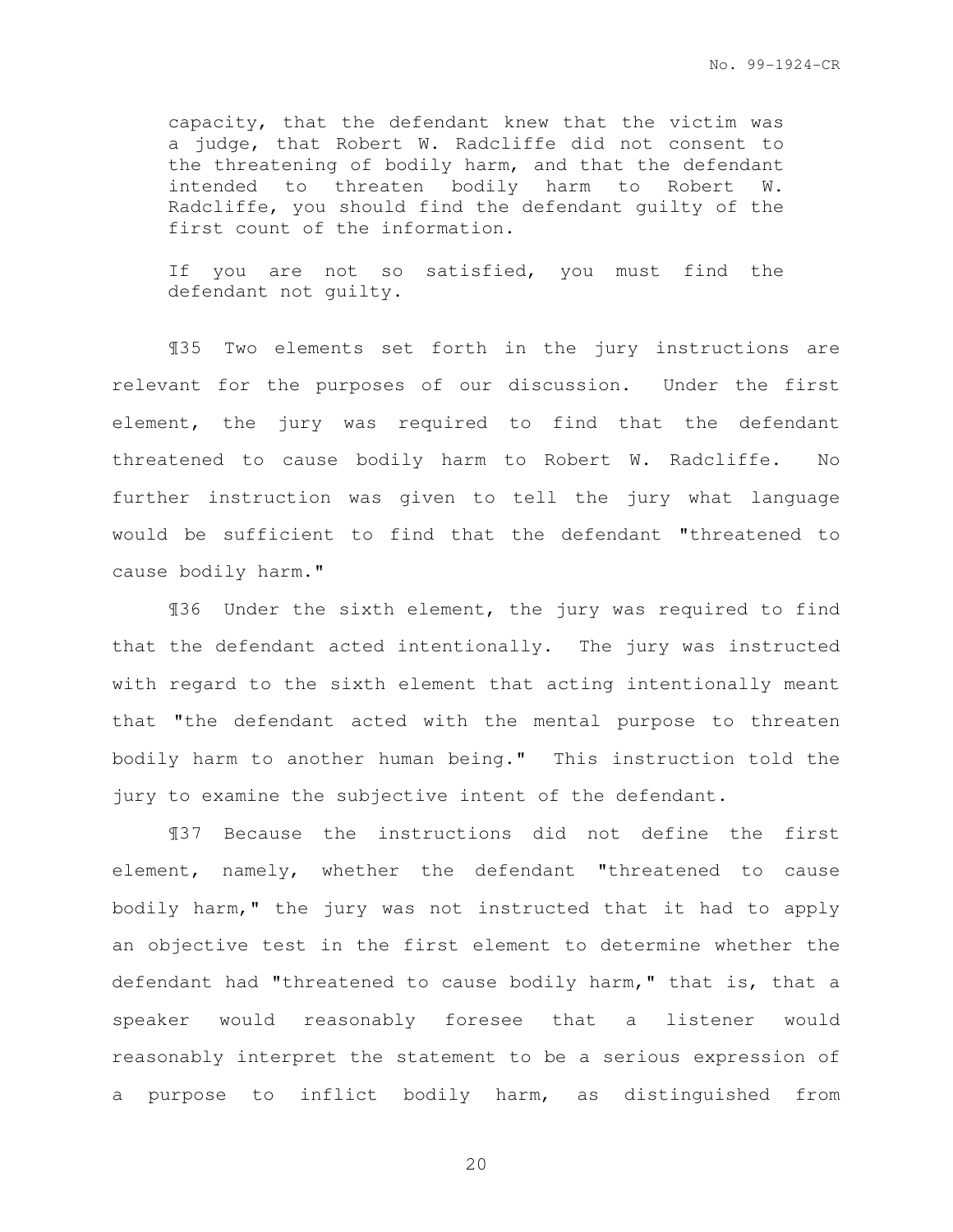No. 99-1924-CR

hyperbole, jest, innocuous talk, expressions of political views, or other similarly protected speech.

¶38 The State acknowledges that an objective standard is constitutionally required to define threat in order to criminalize only "true threats," that is, threats not constitutionally protected under the First Amendment. The State also concedes that the instruction given on the elements of the crime of intentional threat to a judge was not perfect and could be improved. The State urges, however, that the jury instruction in conjunction with other aspects of the trial was sufficient to ensure that the defendant's conviction was not based on protected speech.

¶39 The State offers several arguments to support its position. First, it asserts that the jury would have relied on the common understanding of the word "threat" as referring to an expression of intent to inflict injury, damage, or harm on another, as opposed to jest or hyperbole. Second, the State contends that the sixth element, requiring the jury to find that the defendant acted intentionally, means that the jury must have found that the defendant spoke with the mental purpose of expressing an intent to inflict bodily harm, as opposed to hyperbole or jest. Third, the State argues that the testimony and closing arguments in this case adequately informed the jurors that they could convict the defendant only if they found that the defendant made a true threat to kill Judge Radcliffe.

¶40 We reject the State's argument that other aspects of the trial adequately informed the jury that it could convict the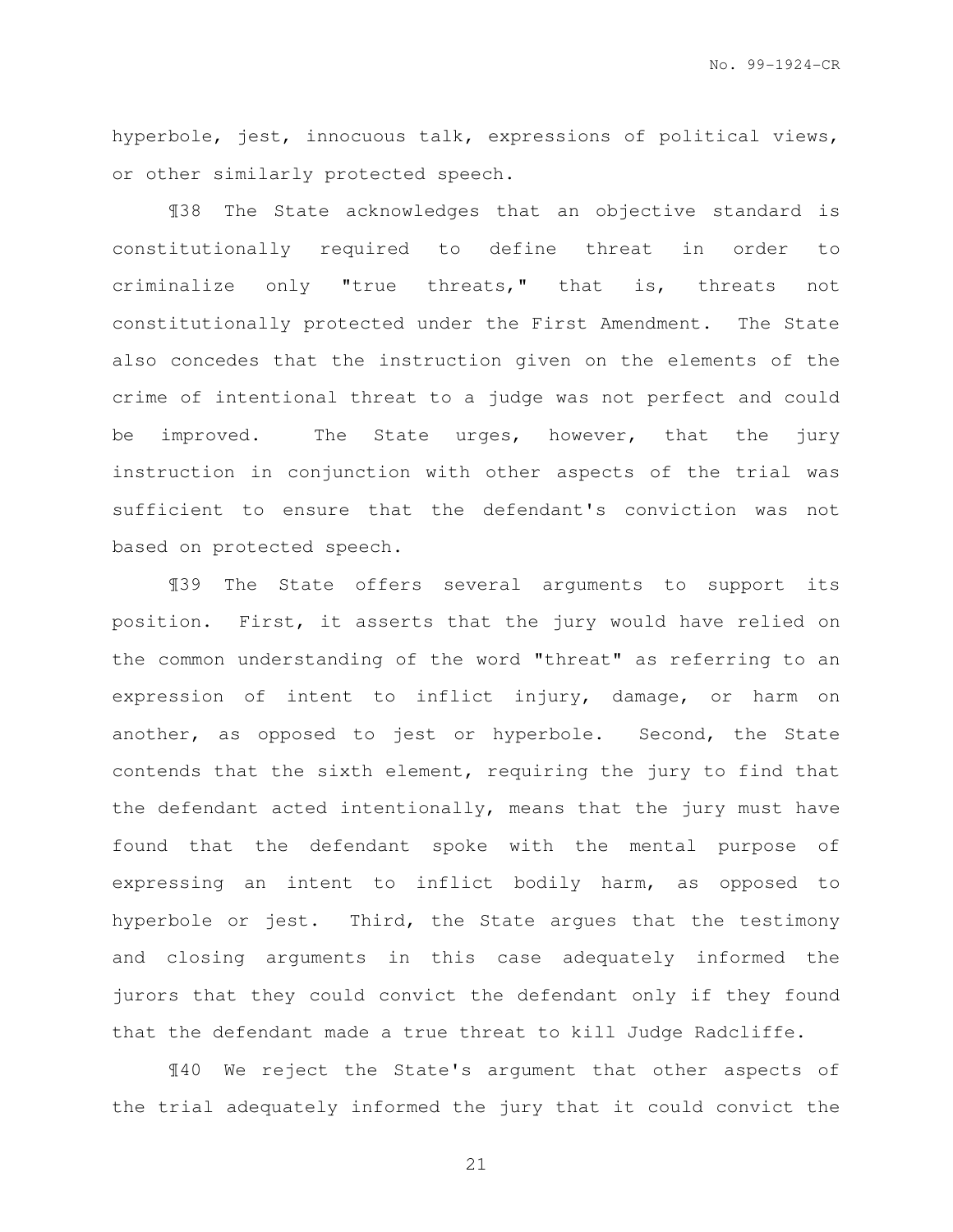defendant only if it found that the defendant made a true threat. A proper jury instruction is a crucial component of the fact-finding process. State v. Howard, 211 Wis. 2d 269, 290, 564 N.W.2d 763 (1997). The validity of the jury's verdict depends on the completeness of the instructions. State v. Dodson, 219 Wis. 2d 65, 87, 580 N.W.2d 181 (1998).

¶41 Arguments by counsel cannot substitute for an instruction by the court. Arguments by counsel are likely to be viewed as statements of advocacy, whereas a jury instruction is a definitive and binding statement of law. Moreover, in this case, the jury was expressly instructed to base its verdict on the court's instructions rather than on the attorneys' arguments.<sup>23</sup>

¶42 Likewise, the defendant's testimony that he did not intend a threat cannot make up for the deficiency of the jury instruction. The defendant's testimony raised a factual dispute concerning his intent and his exact words to the officer.

¶43 We conclude that the testimony and closing arguments in this case were insufficient to overcome the deficiencies in the jury instruction on the elements of the crime of intentional

e<br>S

 $23$  The instruction given to the jury, patterned on Wis JI-Criminal 160 (1999), entitled "Closing Arguments of Counsel," provides as follows:

Consider carefully the closing arguments of the attorneys, but their arguments and conclusions and opinions are not evidence. Draw your own conclusions from the evidence, and decide upon your verdict according to the evidence, under the instructions given you by the court.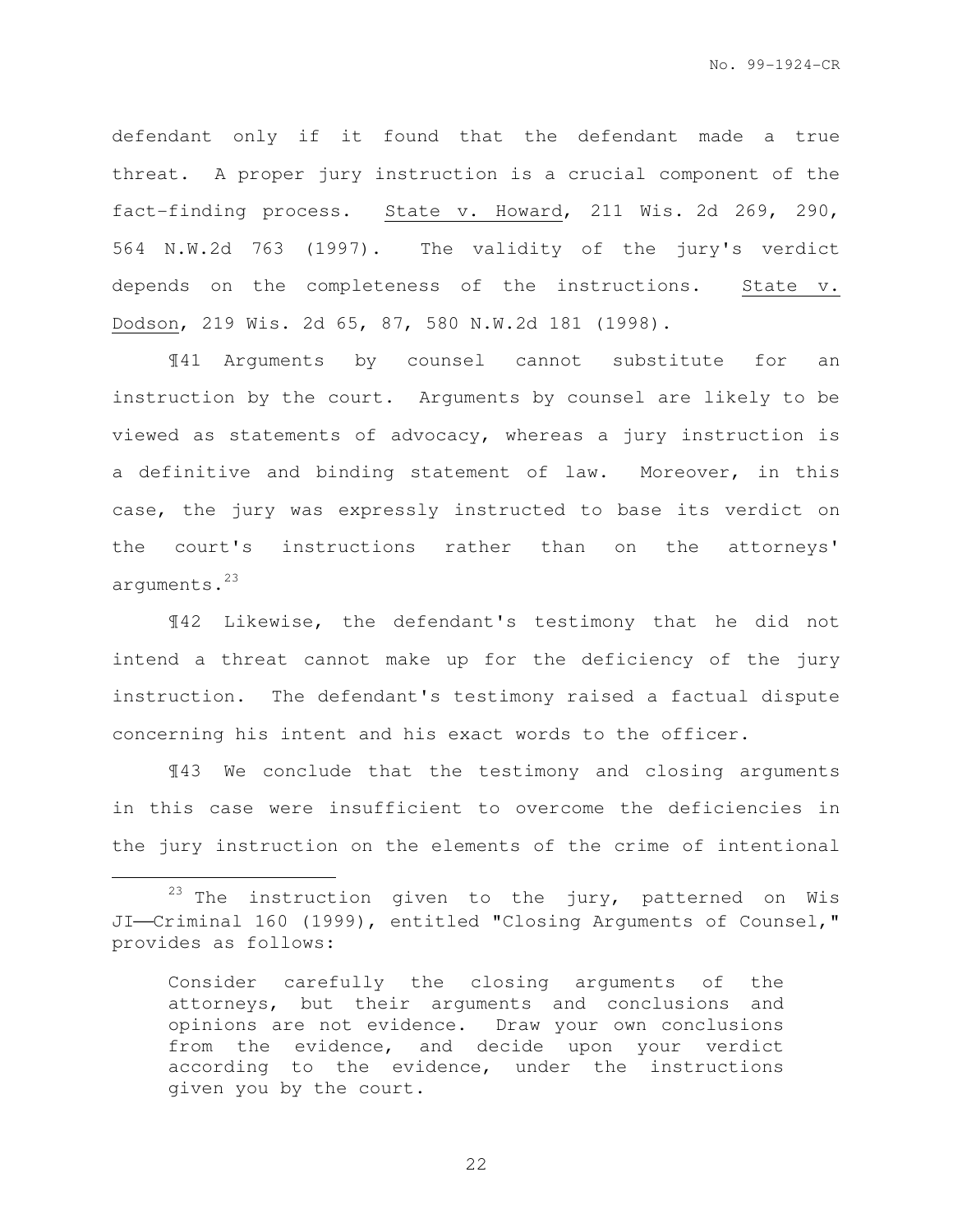threat to a judge. In this case the jury instruction was an incomplete statement of the law. The danger in this case is that the instruction gave the jury no definition of the essential element of a "threat" and that the jury may have used the common definition of "threat," thereby violating the defendant's constitutional right to freedom of speech. The common definition of threat is an expression of an intention to inflict injury on another. The definition of threat for the purposes of a statute criminalizing threatening language is much narrower. Therefore a reasonable likelihood exists that the jury interpreted and applied the instruction to the detriment of the defendant's constitutional right to freedom of speech.

¶44 We have no reason to believe that the jury would have added the necessary elements to the instruction it received on the elements of the crime of intentional threat to a judge and thus would have applied an interpretation of the statute that withstands constitutional scrutiny. If the jurors were following the jury instruction they would have concentrated simply on the subjective intent of the defendant to make the threatening statement and would have failed to consider whether a speaker would reasonably foresee that a listener would reasonably interpret the defendant's statement to be a serious expression of a purpose to inflict bodily harm, as distinguished from hyperbole, jest, expressions of political distaste, or other similarly protected speech.

¶45 Indeed, the jury instruction in this case stands in stark contrast to the suggested federal jury instruction for the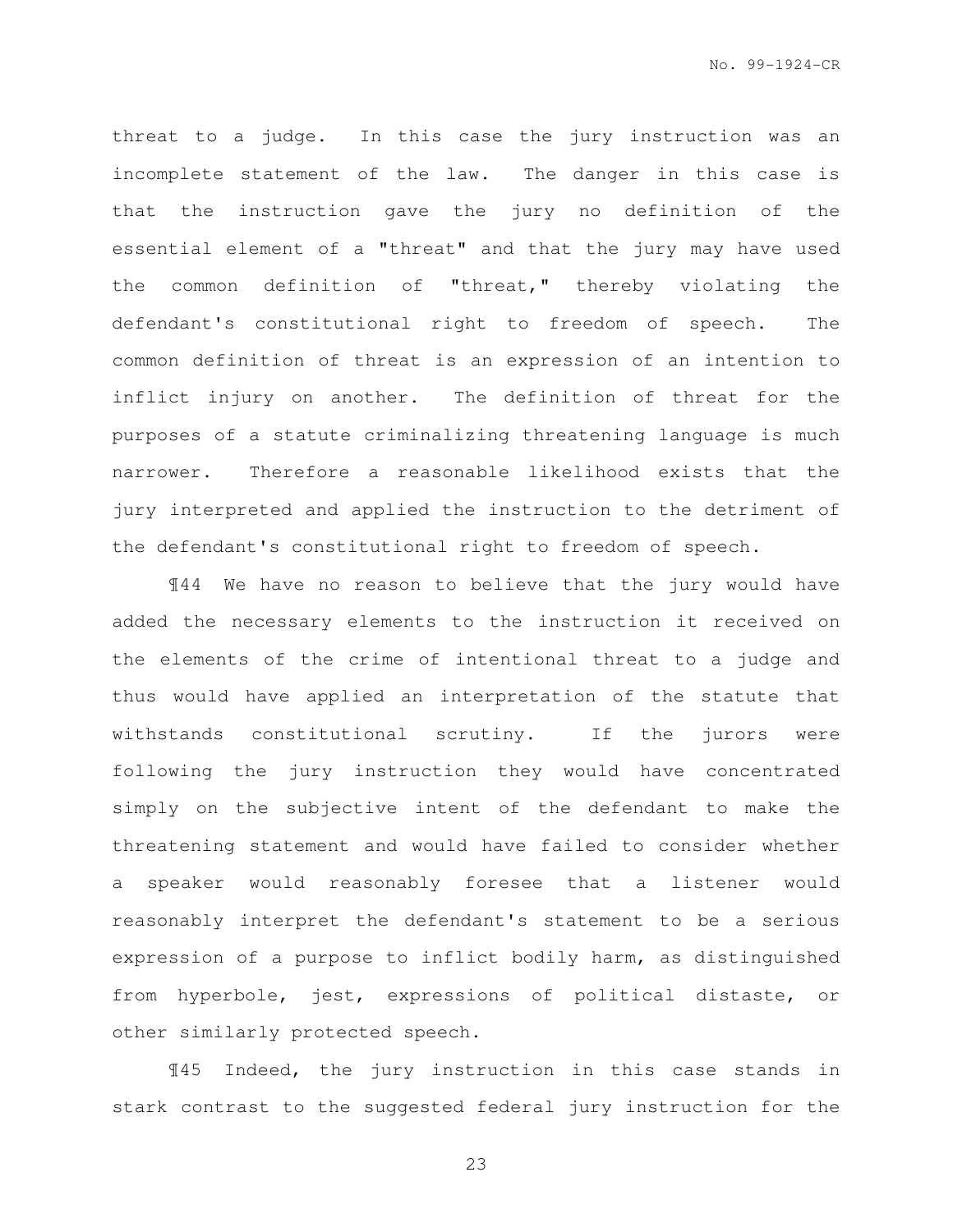federal crime of threatening the president, which sets forth a distinction between a true threat and protected speech. $24$  The jury instruction used in this case also stands in stark contrast to the jury instructions provided in several of the true threat cases cited herein.<sup>25</sup> It is apparent from these cases that other jurisdictions provide an extensive jury instruction that follows the test for a true threat applied in the respective jurisdiction.

¶46 For the reasons set forth, we conclude that the jury instruction on the elements of the crime of intentional threat to a judge should, to comply with constitutional requirements, contain a clear definition of a threat based on the true threat standard we set forth herein.

e<br>S

<sup>25</sup> See, e.g., Fulmer, 108 F.3d at 1493-94; Malik, 16 F.3d at 51; Hoffman, 806 F.2d at 705-06.

 $24$  The suggested instruction states inter alia: "A threat is an avowed present determination or intent to injure, at once or in the future. The mere hope, desire or wish to kill or to inflict harm upon the President is insufficient to constitute a threat. In order to find that the defendant threatened the President you must find that a reasonable person would have understood the defendant's statement as a serious expression of intent, determination, or purpose to harm the President. Even the crudest, most offensive methods of stating political opposition to the President are not threats." See Leonard B. Sand et al., 2 Modern Federal Jury Instructions 31-5 (1998).

See also Planned Parenthood, 244 F.3d at 1016-20 (jury instruction was insufficient because it allowed jurors to consider the violent acts of others in finding a true threat based on speech that did not contain an explicit statement of violence and was not directly communicated to the victims).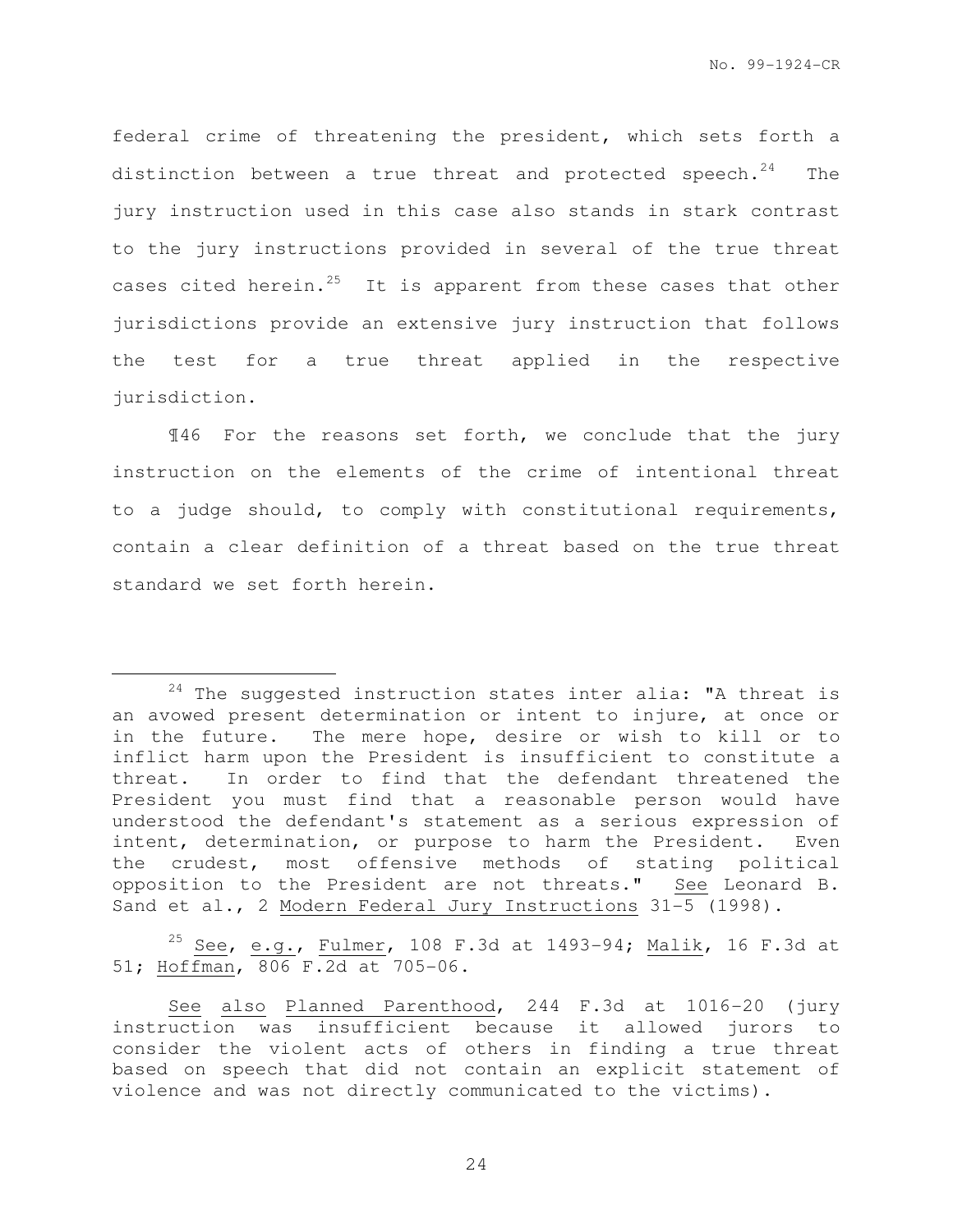¶47 The defendant notes that this court must determine, as a matter of law, the sufficiency of the evidence to support conviction even if there are grounds to reverse the judgment of conviction and remand for a new trial. If the evidence is insufficient to sustain a conviction, the federal and state constitutional guarantees against double jeopardy may preclude remanding the case for a new trial. $^{26}$ 

¶48 Courts have viewed the question whether an alleged statement constitutes a true threat, unprotected by the First Amendment, as an issue of fact for the fact finder unless a court can determine that the evidence is insufficient, as a matter of law, to support the defendant's conviction under the statute. $27$  Reviewing the evidence presented to the jury in the light most favorable to sustaining the conviction, we conclude that a jury properly instructed could be convinced beyond a reasonable doubt that the State proved all the elements of the crime of intentional threat to a judge.

¶49 The deficiency in the jury instruction on the elements of the crime of intentional threat to a judge in the present case leads us to conclude that the controversy was not fully tried. Accordingly, pursuant to Wis. Stat. § 751.06, we reverse the decision of the court of appeals and the order of the

e<br>S

<sup>&</sup>lt;sup>26</sup> Burks v. United States, 437 U.S. 1, 18 (1978); State v. Hamilton, 120 Wis. 2d 532, 540, 356 N.W.2d 169 (1984); State v. Ivy, 119 Wis. 2d 591, 610, 350 N.W.2d 622 (1984).

<sup>&</sup>lt;sup>27</sup> See, e.g., Viefhaus, 168 F.3d at 397; Miller, 115 F.3d at 364; Schneider, 910 F.2d at 1570; Khorrami, 895 F.2d at 1192.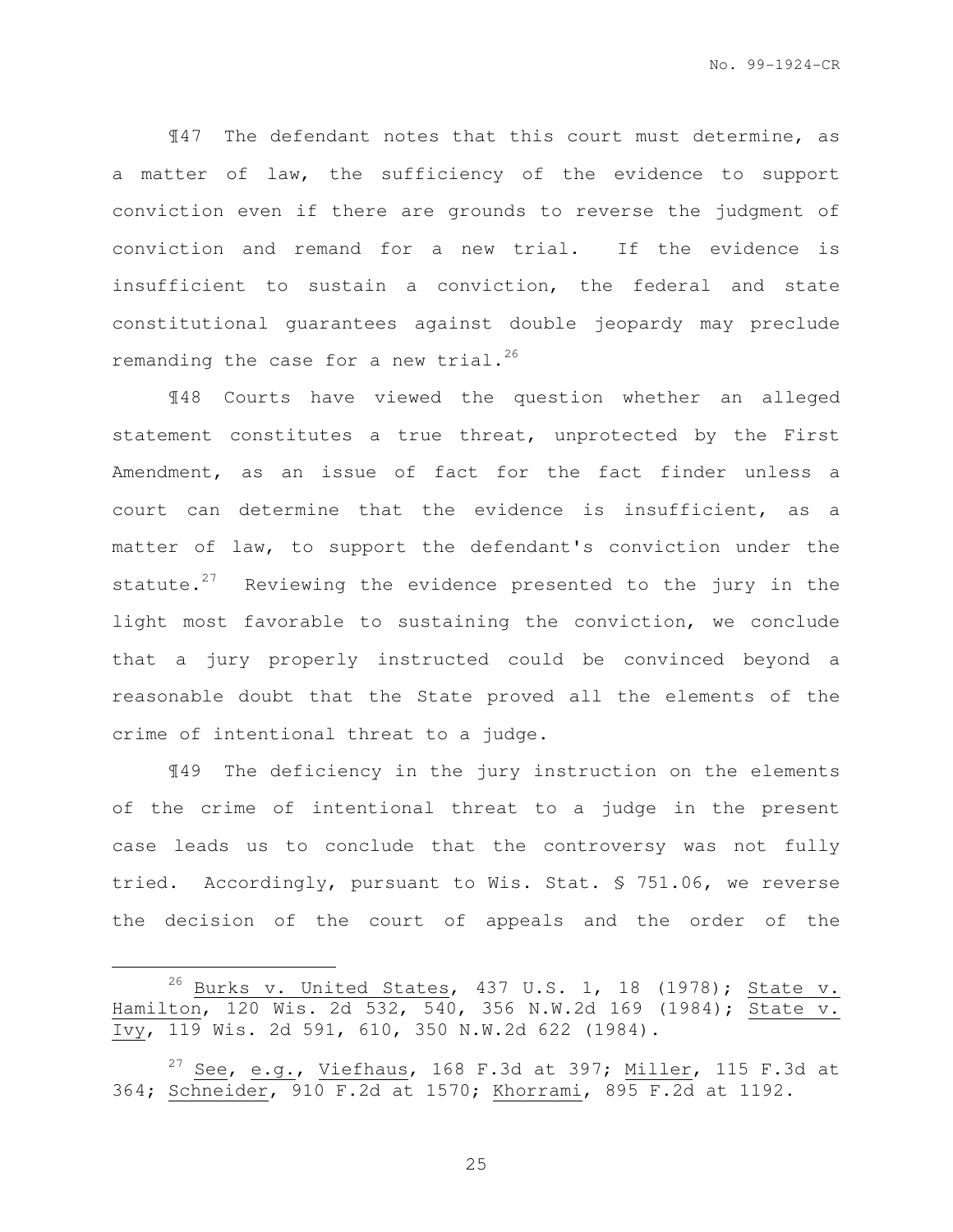circuit court and remand the cause to the circuit court for proceedings not inconsistent with this opinion.

By the Court.—The decision of the court of appeals is reversed and the cause remanded.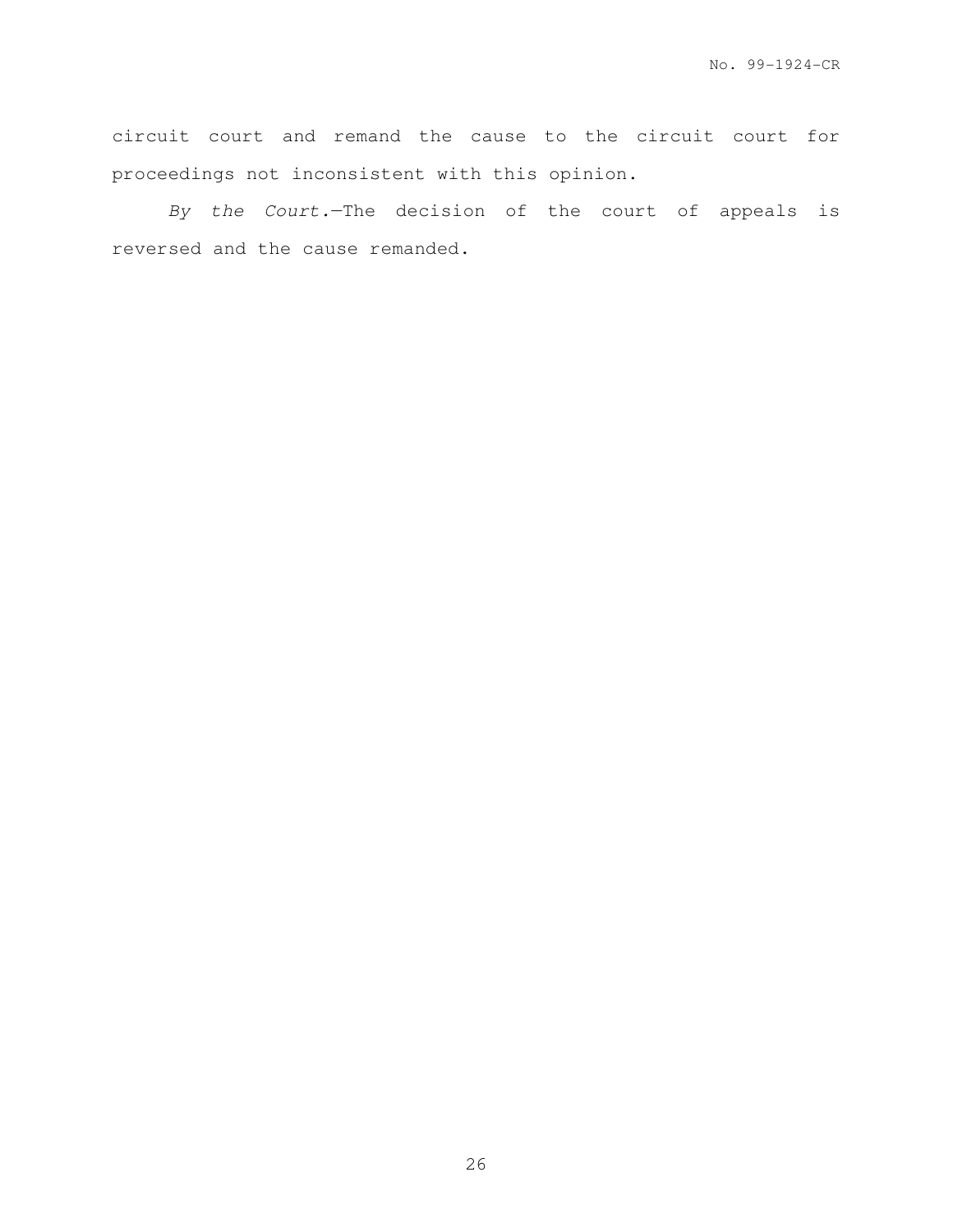¶50 JON P. WILCOX, J. (concurring). I concur with the majority. However, I write separately to underscore the constitutional framework that governs this review.

¶51 This case involves far more than the limits that the First Amendment of the United States Constitution and Article I, Section 3 of the Wisconsin Constitution place on the State's authority to punish speech. It also implicates the constitutional guarantees of due process and the right to a jury trial.

¶52 The Due Process Clause in the Fourteenth Amendment of the United States Constitution protects a criminal defendant "against conviction except upon proof beyond a reasonable doubt of every fact necessary to constitute the crime with which [the defendant] is charged."<sup>28</sup> In re Winship, 397 U.S. 358, 364 (1970). Closely tied to this guarantee is the right to a jury trial, embodied in the Jury Clauses of the Sixth Amendment of the United States Constitution<sup>29</sup> and Article I, Section 7 of the

e<br>S

 $28$  The Due Process Clause provides: "nor shall any State deprive any person of life, liberty, or property, without due process of law." U.S. Const. amend. XIV, § 1.

 $^{29}$  The Jury Clause of the Sixth Amendment provides: "In all criminal prosecutions, the accused shall enjoy the right to a speedy and public trial, by an impartial jury of the State and district wherein the crime shall have been committed." The Fourteenth Amendment Due Process Clause protects this constitutional guarantee against infringement by the states. Duncan v. Louisiana, 391 U.S. 145, 149 (1968).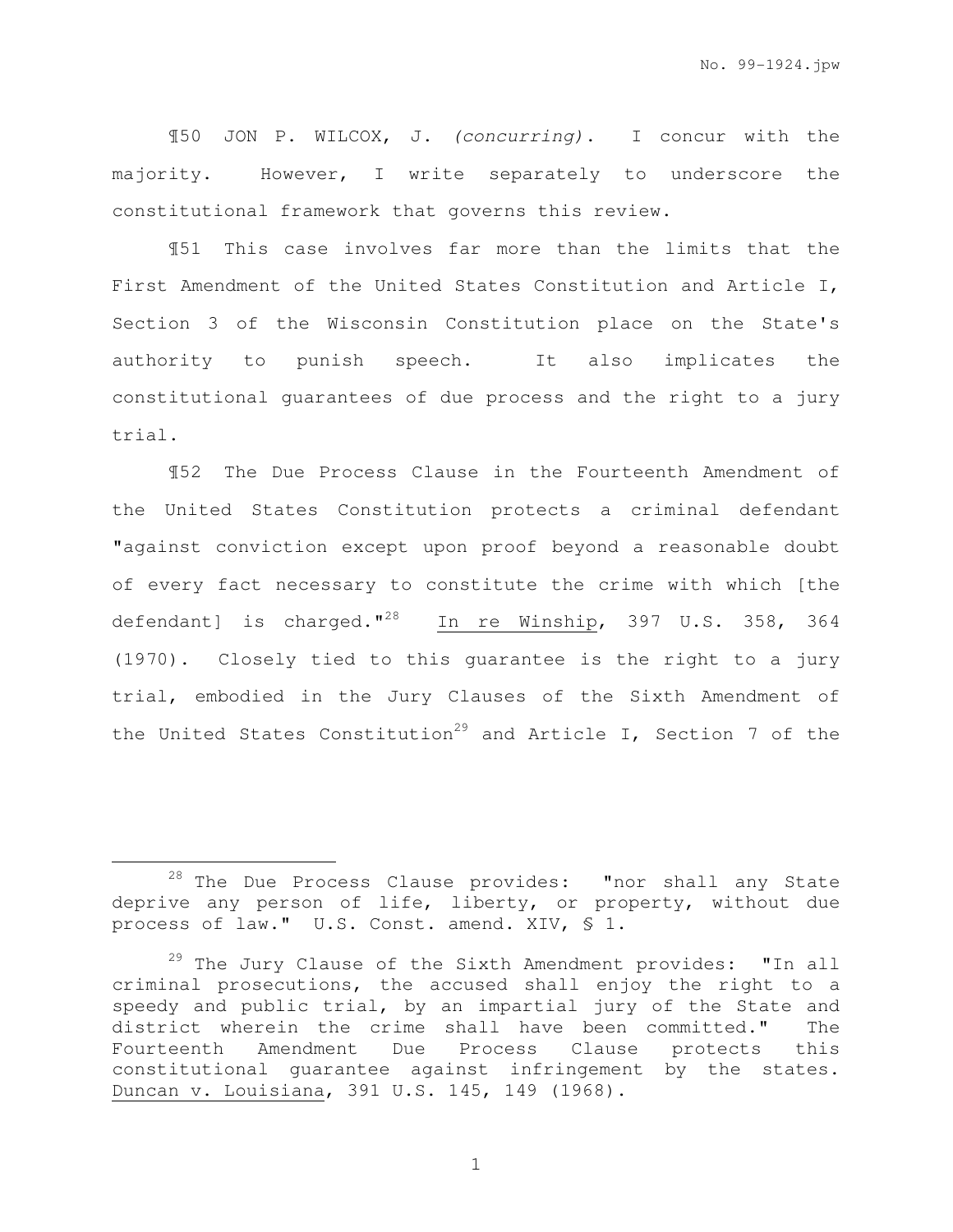Wisconsin Constitution.<sup>30</sup> In combination, these constitutional protections ensure a criminal defendant the right to be free from conviction unless a jury finds beyond a reasonable doubt that he or she violated every element of the alleged offense. "Thus, although a judge may direct a verdict for the defendant if the evidence is legally insufficient to establish guilt, he [or she] may not direct a verdict for the State, no matter how overwhelming the evidence." Sullivan v. Louisiana, 508 U.S. 275, 277 (1993).

¶53 This right would ring hollow if courts were permitted to uphold convictions based on jury instructions that fail to set forth all the elements of the particular crime at issue. Courts instruct juries to decide cases based on the law set forth in the jury instructions. See, e.g., Wis JI--Criminal 100 (Opening Instructions) ("[Y]ou must base your verdict on the law I give you in these instructions."). As this court has explained, "[p]roper jury instruction is a crucial component of the fact-finding process. The jury must determine guilt or guiltlessness in light of the jury charge, and the validity of that determination is dependent upon the correctness, and

e<br>S

All future references to the Wisconsin Statutes are to the 1997-98 version unless otherwise indicated.

 $30$  The Jury Clause of Article I, Section 7 provides: "In all criminal prosecutions [by indictment, or information,] the accused shall enjoy the right  $\ldots$  to a speedy public trial by an impartial jury of the county or district wherein the offense shall have been committed." See also Wis. Stat. § 972.02(1) (1997-98) (codifying the right to a jury trial in criminal proceedings).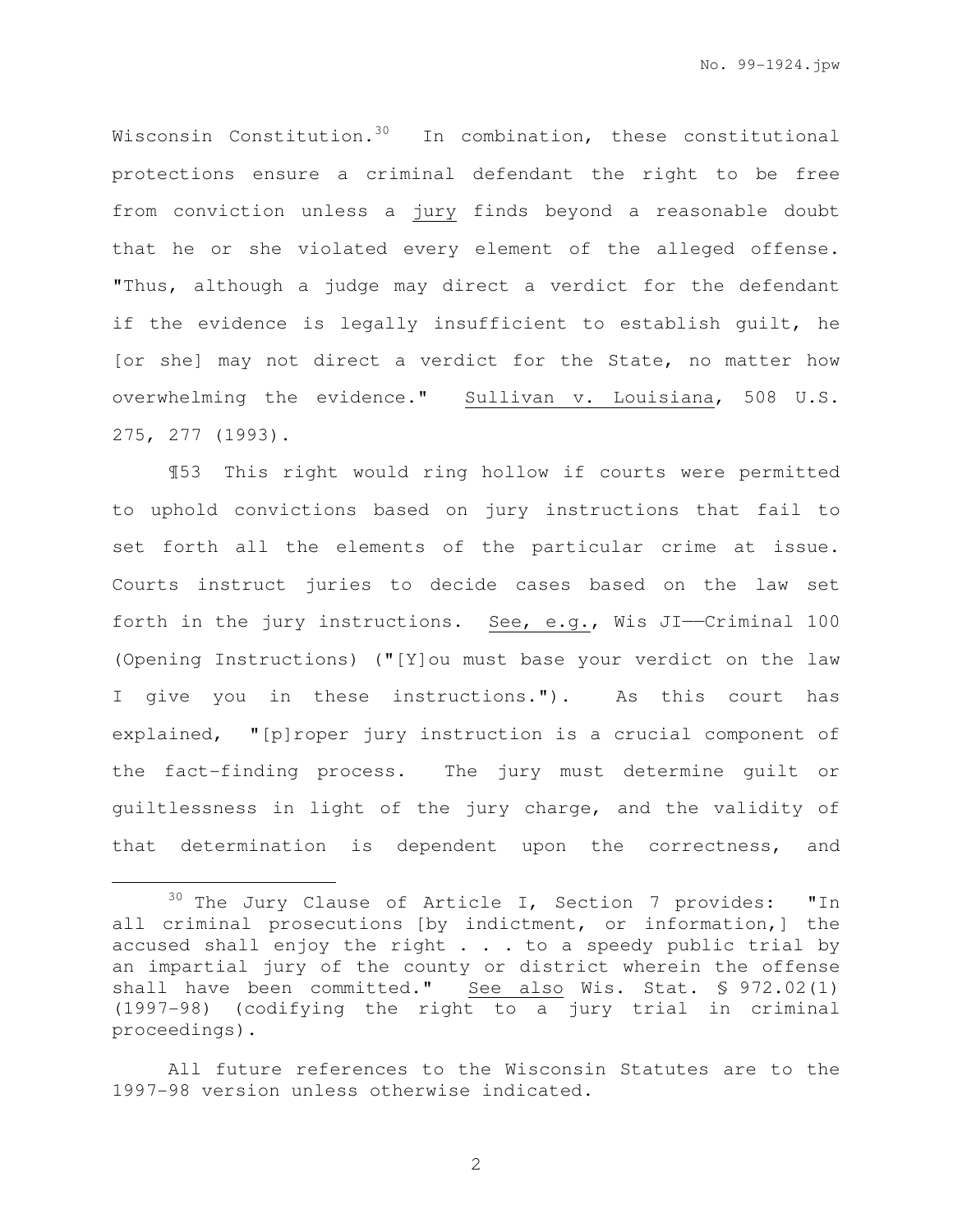completeness of the instructions given." State v. Howard, 211 Wis. 2d 269, 290, 564 N.W.2d 753 (1997) (citation omitted). If a court fails to instruct the jury regarding a key element of the crime at issue, the court effectively removes that element from the jury's consideration. As to that element, then, the jury is precluded from deciding the defendant's guilt or innocence. Id. at 293. Accordingly, to uphold a conviction under such circumstances would be tantamount to directing a verdict in favor of the State on the omitted element: the court, not the jury, is deciding guilt. Pursuant to the Due Process and Jury Clauses, such a result is strictly forbidden.

¶54 To be sure, error in jury instructions——even constitutional error--can be harmless. Sullivan, 508 U.S. at 278-81. Harmless error analysis, however, looks to the basis on which the jury rested its verdict. Id. at 279.

The inquiry, in other words, is not whether, in a trial that occurred without the error, a guilty verdict would surely have been rendered, but whether the guilty verdict actually rendered . . . was surely unattributable to the error. That must be so, because to hypothesize a guilty verdict that was never rendered——no matter how inescapable the findings to support that verdict might be——would violate the jurytrial guarantee.

### Id.

¶55 As explained above, where jury instructions are devoid of explanation regarding an element of an alleged offense, the instructions effectively preclude the jury from rendering a verdict on that element. In such circumstances, there can be no jury verdict on that particular element and, therefore, harmless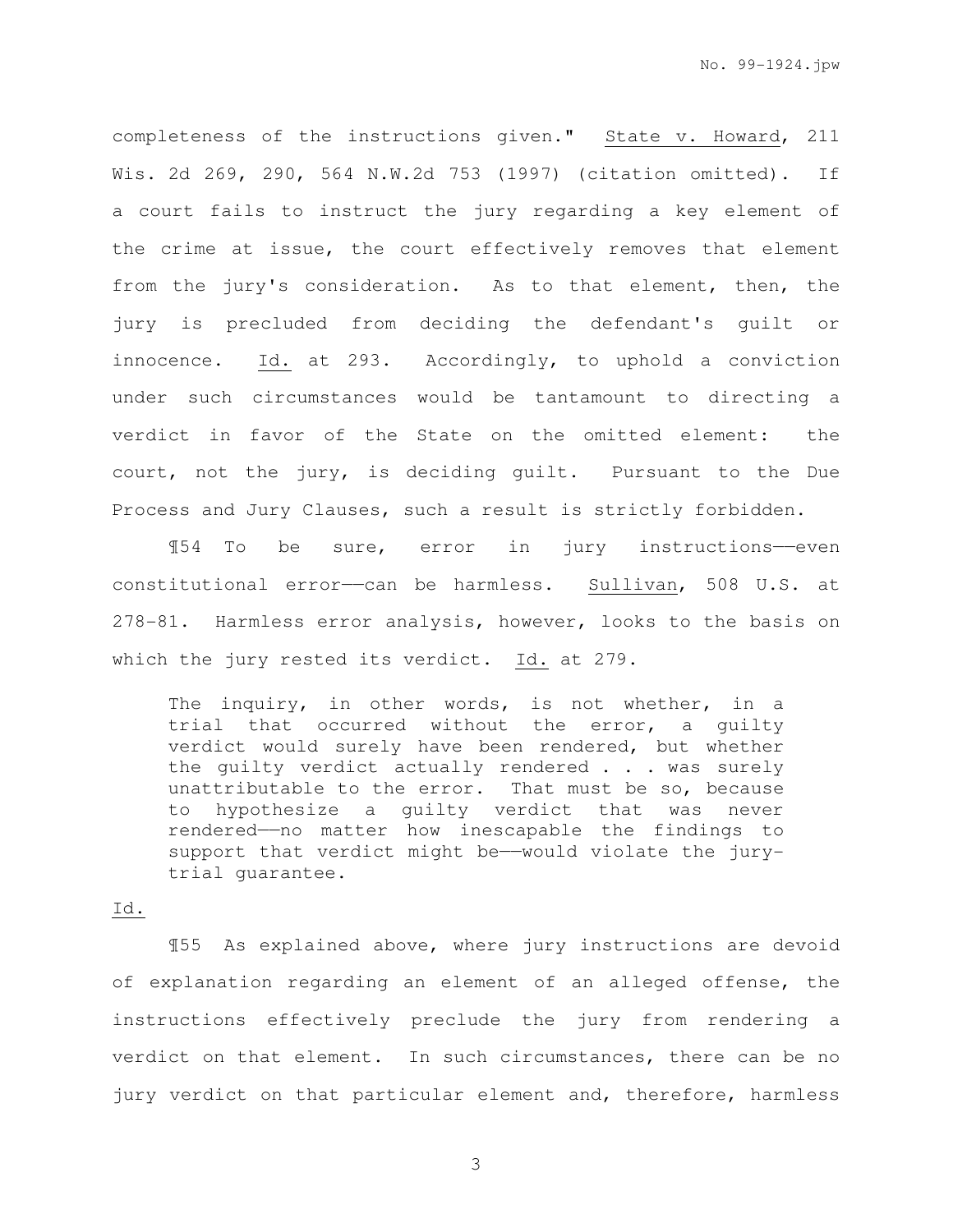error analysis——which analyzes cases in terms of the jury verdict-is inapplicable. Howard, 211 Wis. 2d at 293; see also State v. Avila, 192 Wis. 2d 870, 893A, 532 N.W.2d 423 (1995) ("When a jury does not make a finding of guilty beyond a reasonable doubt on an element of the crime, a court cannot conclude that a deficient jury instruction with regard to that element is harmless error."). Accordingly, jury instructions that fail to set forth all the requisite elements of the charged offense always are grounds for reversal. Howard, 211 Wis. 2d at 293; accord Sullivan, 508 U.S. at 279 ("Although most constitutional errors have been held amenable to harmless-error analysis, some will always invalidate the conviction.").

¶56 In the present case, Perkins was convicted for violating Wis. Stat. § 940.203(2) for allegedly threatening a judge. As the majority explains, pursuant to the First Amendment and Article I, Section 3 of the Wisconsin Constitution, the State may not convict a person for uttering threatening words unless that speech is a constitutionally unprotected "true threat." Majority op. at  $17.^{31}$  Thus, a key element to Perkins' alleged offense is that the speech at issue was a true threat.

¶57 However, the circuit court did not instruct the jury that, prior to returning a guilty verdict, it must find that

e<br>S

<sup>&</sup>lt;sup>31</sup> The court further discusses this issue in two companion cases to the present case, also released today. See State v. A.S., 2001 WI 48, ¶¶22-24, \_\_\_ Wis. 2d \_\_\_, \_\_\_ N.W.2d \_\_\_; State v. Douglas D., 2001 WI 47, 131, 183. 2d 1, 1, N.W.2d \_\_\_.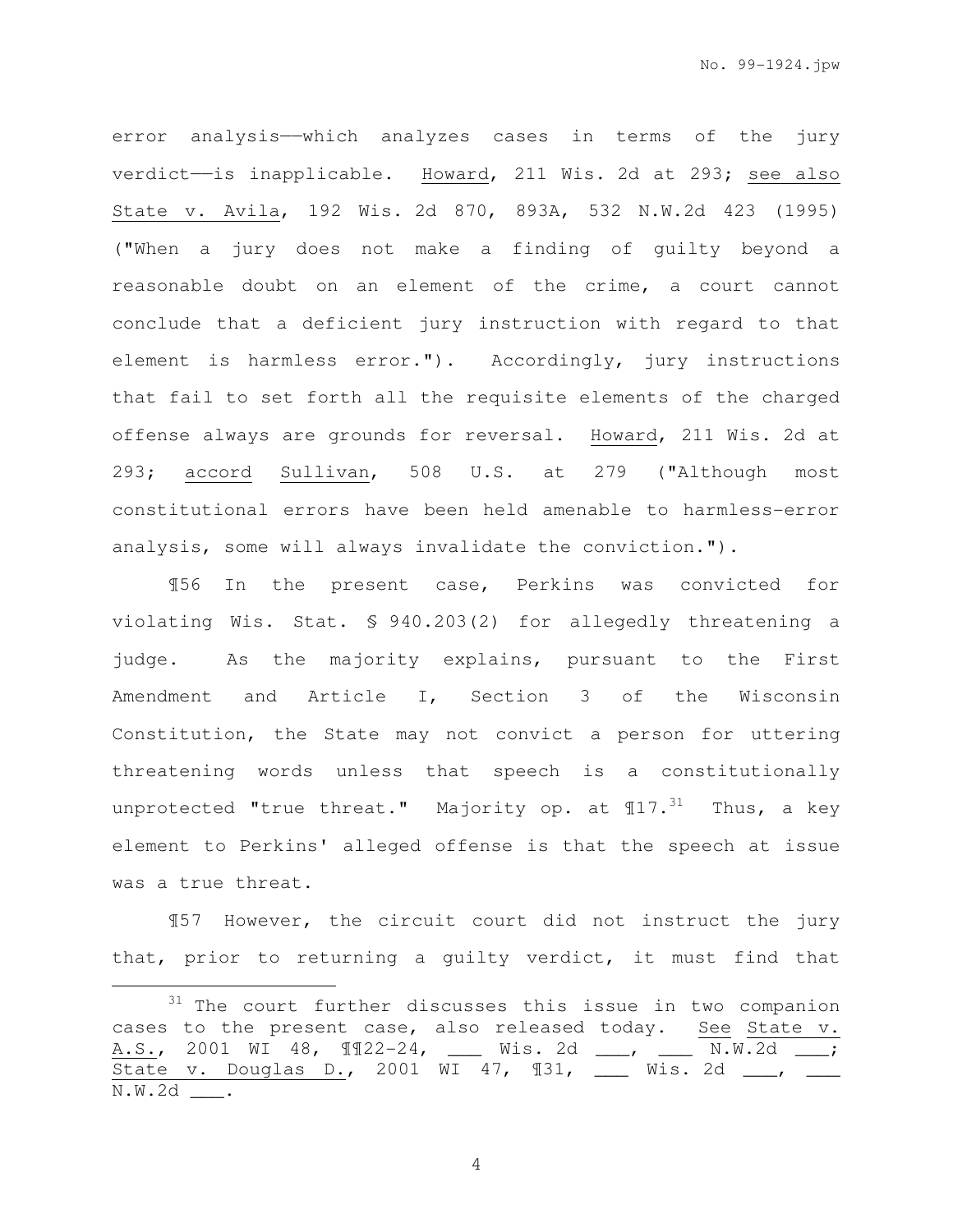Perkins' speech was a true threat. That is, the court failed to instruct the jury regarding a key element to Perkins' alleged offense. The jury consequently was entirely precluded from considering that element. Thus, Perkins' conviction does not rest upon a jury finding beyond a reasonable doubt that he violated every element of the alleged offense.

¶58 Indeed, Perkins may be guilty of violating § 940.203(2). The record seems to contain sufficient evidence to support a guilty verdict. However, it is not the province of this court to hypothesize a guilty verdict that, although possibly supported by the record, a jury never rendered. In light of the constitutionally deficient jury instructions at issue, if this court were to uphold Perkins' conviction, it in effect would be upholding a directed verdict in favor of the State on the issue of whether Perkins uttered a true threat. To do so would violate Perkins' constitutional rights to due process and a jury trial. For this reason, this court cannot uphold Perkins' conviction and must remand this case for a new trial.<sup>32</sup>

i<br>H

 $32$  As noted above, a court can determine that there is insufficient evidence to support a guilty verdict and, therefore, dismiss a case as a matter of law. Sullivan v. Louisiana, 508 U.S. 275, 277 (1993); see also majority op. at ¶¶47-48. However, such disposition would not be appropriate in the case at hand. Taking into account the substantial evidence which may support a jury finding that Perkins' speech was a true threat, this court must remand this case for a new trial. See majority op. at ¶¶48-49.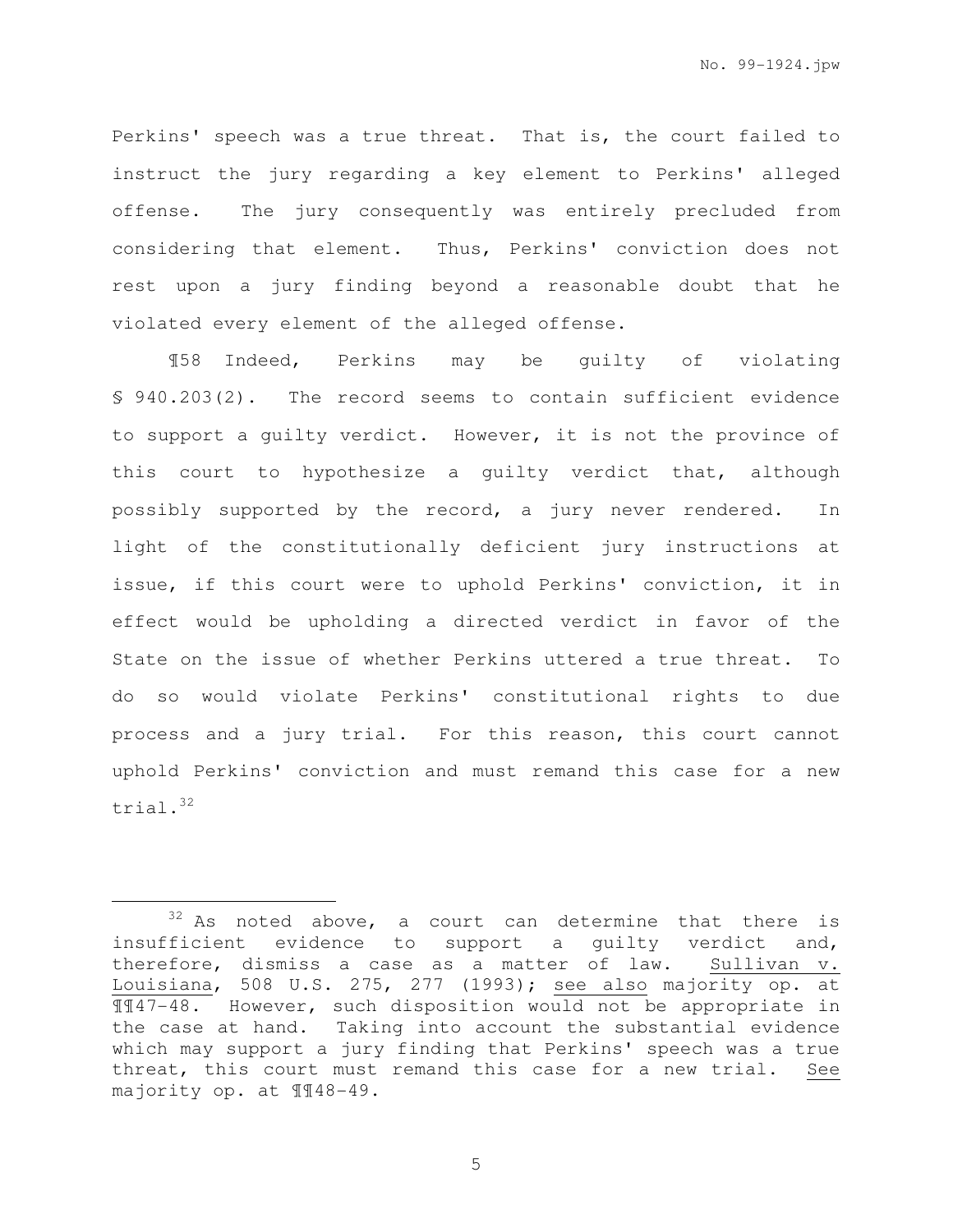¶59 I am authorized to state that Justice N. PATRICK CROOKS joins this concurrence.